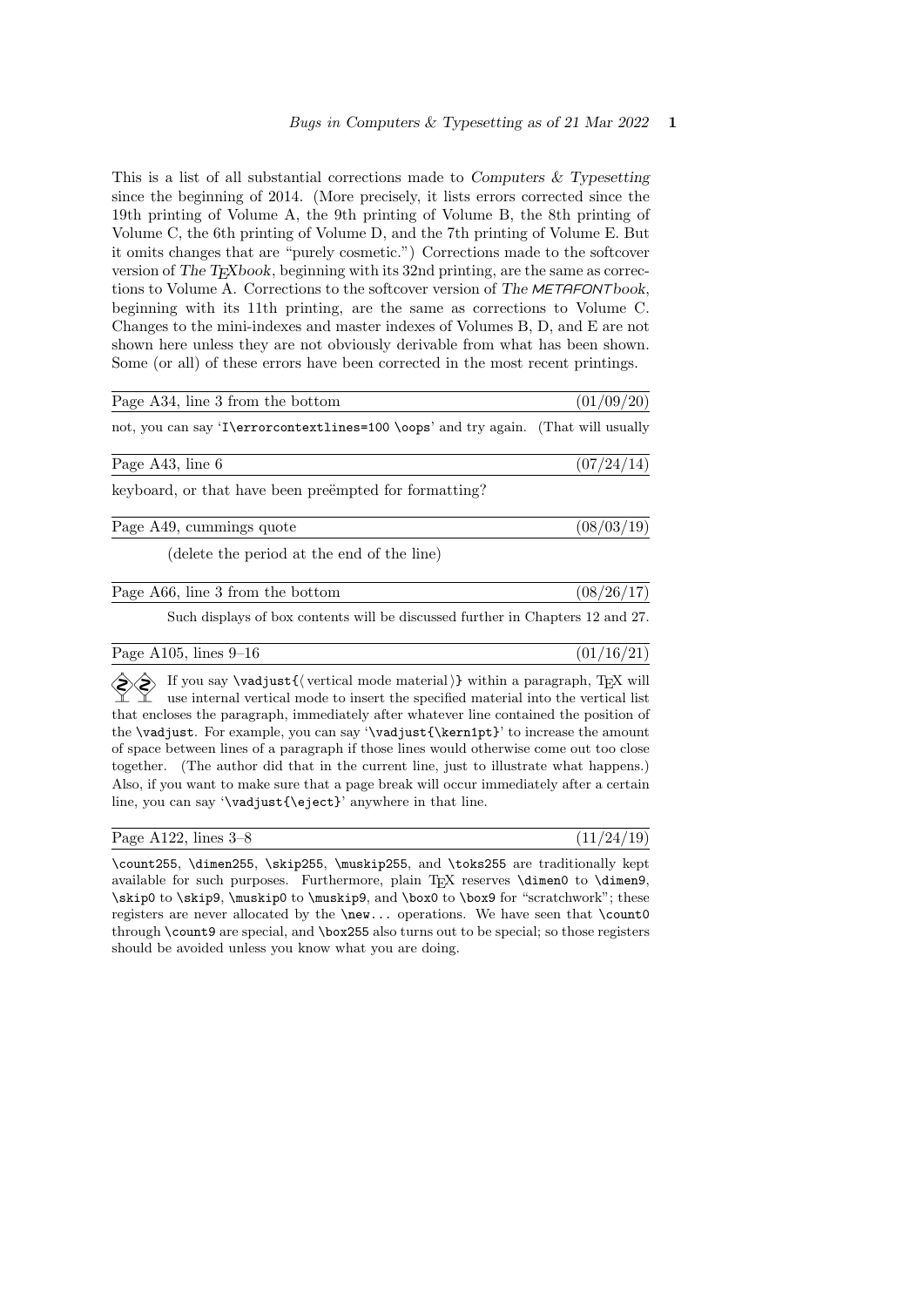### 2 Bugs in Computers & Typesetting as of 21 Mar 2022

| Page A155, line 8 from the bottom | (01/17/21) |
|-----------------------------------|------------|
|                                   |            |

 $\mathfrak{hbox}_{\left\{ \text{strut}\right.\$ 

| Page A155, the bottom six lines |  |  |  |  |
|---------------------------------|--|--|--|--|
|---------------------------------|--|--|--|--|

 $(12/10/18)$ 

dividual symbols; \left ... \right constructions are treated as "inner" subformulas, which means that they will be surrounded by additional space in certain circumstances. All other subformulas are generally treated as ordinary symbols, whether they are formed by \overline or \hbox or \vcenter or by simply being enclosed in braces. Thus, **\mathord** isn't really a necessary part of the TEX language; instead of typing '\$1\mathord,234\$' you can get the same effect from '\$1{,}234\$'.

| Page A158, line 19 |  | (12/10/18) |  |  |
|--------------------|--|------------|--|--|
|--------------------|--|------------|--|--|

Inner is an inner atom produced by '\left ... \right';

| Page $A170$ , lines 18 and 19 | (12/10/18) |
|-------------------------------|------------|
|-------------------------------|------------|

subformulas delimited by \left and \right are treated as type Inner. The following table is used to determine the spacing between pairs of adjacent atoms:

| Page A171, line 19 from the bottom | (06/15/19) |
|------------------------------------|------------|
|                                    |            |

formula produces a result essentially equivalent to '\left( $\langle$  subformula  $\rangle$ \right)', when

|  | Page A215, line 16 from the bottom becomes two lines |  | (10/13/20) |
|--|------------------------------------------------------|--|------------|
|  |                                                      |  |            |

**Just after a token such as**  $\mathbf{\$}_3$  that begins math mode, to see if another token of category 3 follows.

| Page A222, lines 21–23                                                                           | (01/16/21)          |
|--------------------------------------------------------------------------------------------------|---------------------|
| $\hbar$ box $\langle$ box specification $\{\langle\$ cizontal mode material $\rangle\}$          | (see Chapter $12$ ) |
| $\forall x \mid box \text{ specification} \setminus \{\text{vertical mode material}\}\$          | (see Chapter $12$ ) |
| $\forall x \in \mathbb{Q}$ ox specification $\{\forall x \in \mathbb{Q} \mid x \in \mathbb{Q}\}$ | (see Chapter $12$ ) |

| Page $A222$ , lines $11-13$ from the bottom | (01/16/21) |  |
|---------------------------------------------|------------|--|
|                                             |            |  |

ter 15. The \vsplit operation is also explained in Chapter 15. In math modes an additional type of box is available:  $\vector\boxtimes\operatorname{poc}$  specification  $\{\vector\otimes\operatorname{roc}$  mode material) (see Chapter 17).

| Page $A232$ , line 14                                                                                                          | (01/10/21) |
|--------------------------------------------------------------------------------------------------------------------------------|------------|
| $\mathbf{1}$ , and $\mathbf{1}$ , and $\mathbf{1}$ , and $\mathbf{1}$ , and $\mathbf{1}$ , and $\mathbf{1}$ , and $\mathbf{1}$ |            |

tabs outside; '\global\settabs' will not do what you might think it should.

| Page $A233$ , lines $3-5$ |  |
|---------------------------|--|
|---------------------------|--|

 $(04/27/15)$ 

Only two tabs are set in this case, because only two  $\&$ 's appear in the sample line. (A sample line usually ends with  $\&\csc$ , as it does here, because text material between the last tab and \cr isn't used for anything.)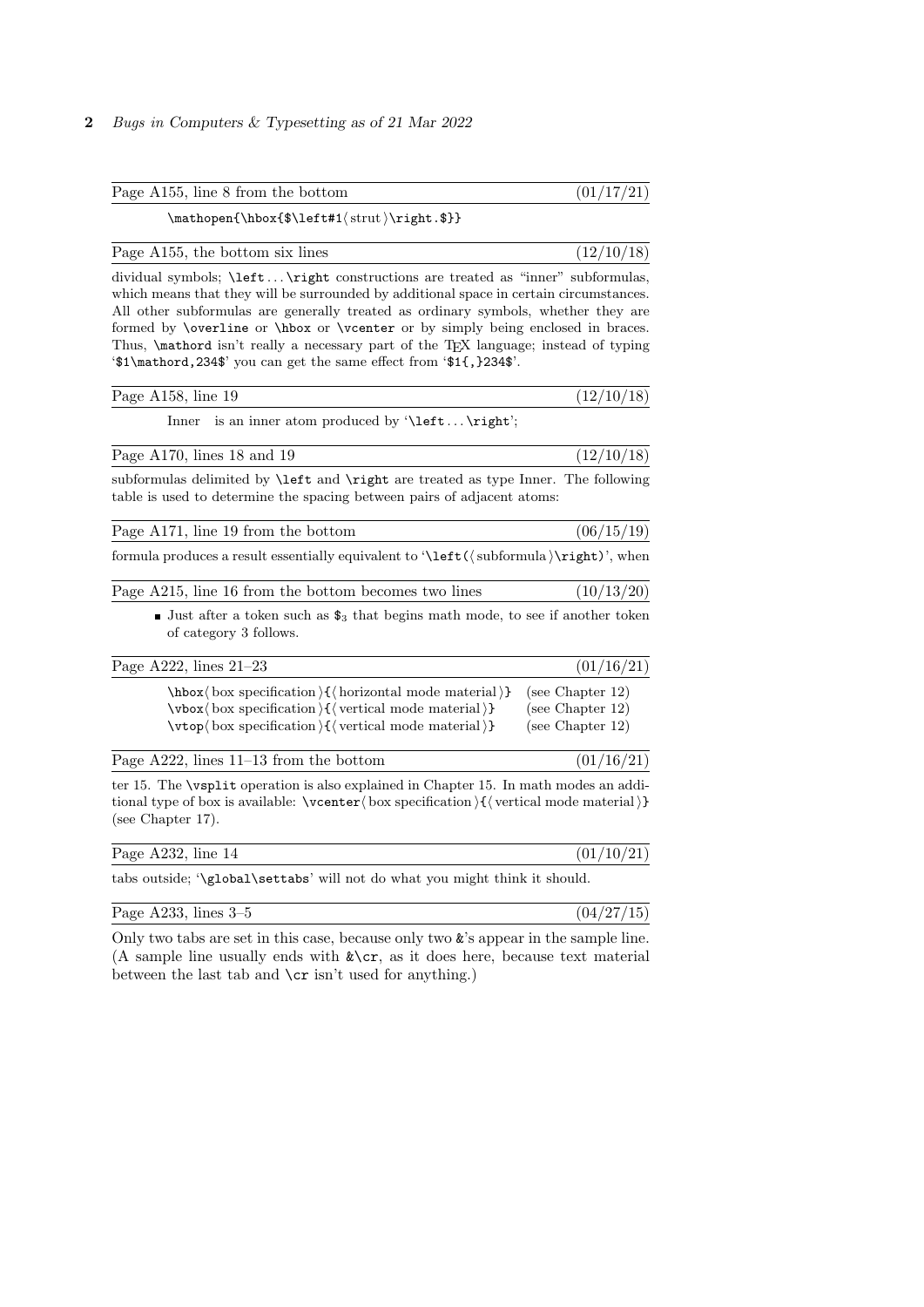$(10/27/20)$ 

|      | Page A252, lines $5-7$ |    |      |      |  | (12/25/20) |
|------|------------------------|----|------|------|--|------------|
| $ -$ |                        | __ | ____ | $ -$ |  | __         |

blank, and the footline is normally a centered page number, but you can specify any headline and footline that you want by changing the token lists \headline and \footline. For example,

|--|

\everypar or \errhelp, except that TEX retains the begin-group symbol '{' at the beginning and the end-group symbol '}' at the end. These grouping characters help to keep the output routine from interfering with what TEX was doing

| Page A256, line 19 | (08/28/15) |
|--------------------|------------|

\baselineskip=24pt \lineskiplimit=0pt

| Page A277, lines 9 and 10 from the bottom | (08/26/17) |
|-------------------------------------------|------------|
|-------------------------------------------|------------|

 $\langle$  hyphenation assignment $\rangle \rightarrow \hbox{\textbackslash}$  filler  $\{$  hyphenations  $\rangle$ }  $\langle$  \patterns\ filler \{\ patterns \}

| Page A286, bottom two lines (and affecting the top lines of page $287$ ) $(08/26/17)$ |  |
|---------------------------------------------------------------------------------------|--|
|                                                                                       |  |

stands for zero or more (assignment) commands other than **\setbox**, possibly with  $\langle$  filler). If the assignments are not followed by a  $\langle$  character $\rangle$ , where  $\langle$  character $\rangle$  stands

| Page A287, lines $11-17$ |  | (04/22/20) |  |  |
|--------------------------|--|------------|--|--|
|--------------------------|--|------------|--|--|

 $\Box$ \discretionary\disc text\disc text\disc text\. A \disc text\ has the form '(filler) $\{\langle \text{horizontal mode material}\rangle\}$ ', where the material is processed in restricted horizontal mode and should contain only fixed-width things. More precisely, the horizontal list formed by each  $\langle \text{disc text} \rangle$  must consist only of characters, ligatures, kerns, boxes, and rules; there should be no glue or penalty items, etc. This command appends a discretionary item to the current list; see Chapter 14 for the meaning of a discretionary item. The space factor is not changed.

| Page A292, lines $8-10$ | (04/22/20) |  |
|-------------------------|------------|--|

 $\Box$ \discretionary\disc text\disc text\disc text\. This command has the same effect as in horizontal mode (see Chapter 25), but the third  $\langle \text{disc text} \rangle$  must produce an empty list.

| Page A299, line 11 from the bottom | (11/01/20) |
|------------------------------------|------------|
|                                    |            |

is corrupted or was prepared for a different version of T<sub>E</sub>X.

| Page A305, bottom line | (06/30/20) |
|------------------------|------------|
|                        |            |

\setbox0=\hbox{#1}\advance\dimen0 by -\wd0 }.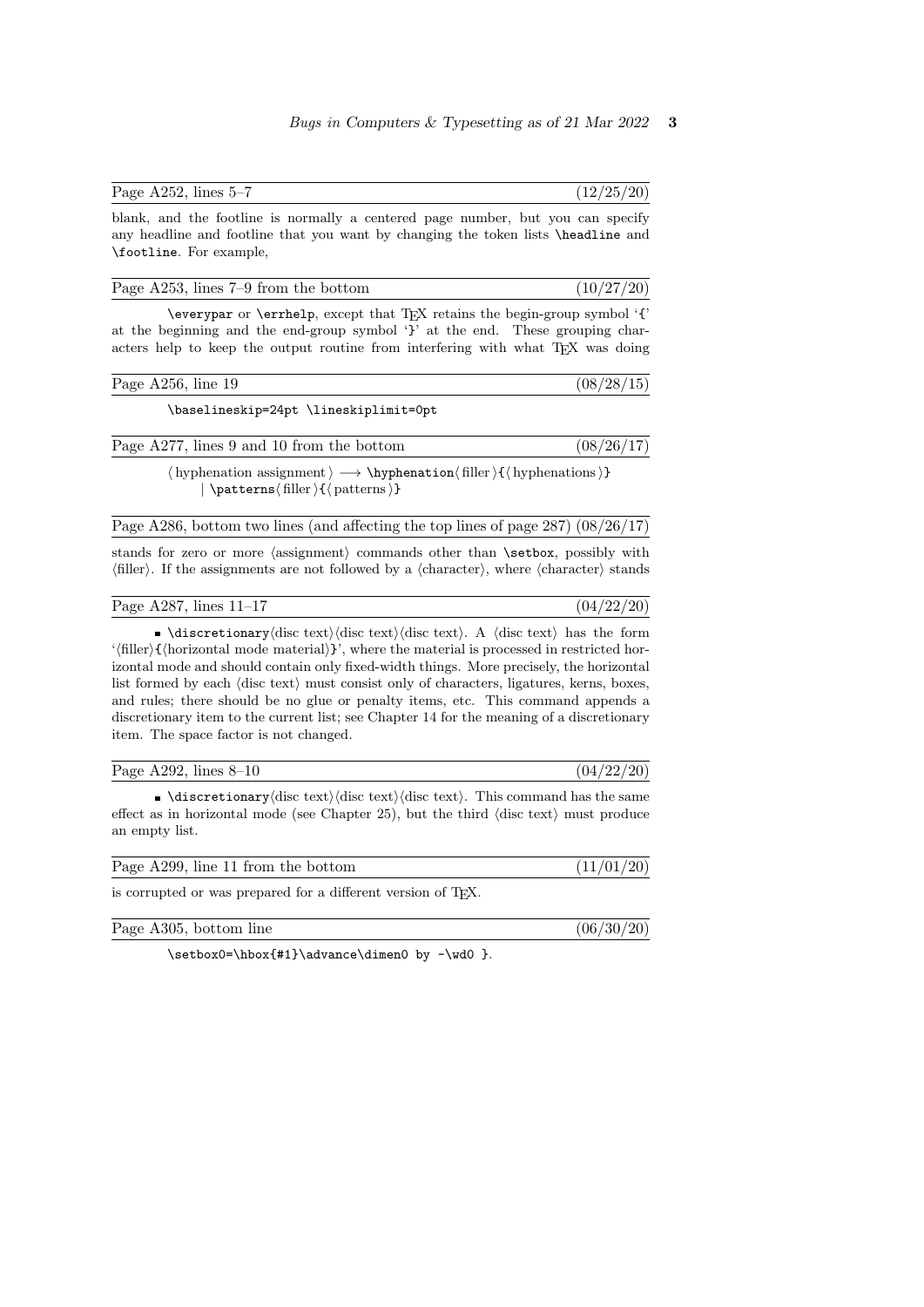# 4 Bugs in Computers & Typesetting as of 21 Mar 2022

| Page A309, line 2 becomes two lines                                                                                                                                                                                                                                                                                                                                                              | (12/06/20) |
|--------------------------------------------------------------------------------------------------------------------------------------------------------------------------------------------------------------------------------------------------------------------------------------------------------------------------------------------------------------------------------------------------|------------|
| represent text entered from the user's terminal, or with ' <insert>', when they represent<br/>text inserted during error recovery).</insert>                                                                                                                                                                                                                                                     |            |
| Page A316, lines 17 and 18 from the bottom                                                                                                                                                                                                                                                                                                                                                       | (09/03/15) |
| (The next line must also not be too tall.) Here \specialstar is a box of height zero<br>and depth \strutdepth, and it puts an asterisk in the left margin:                                                                                                                                                                                                                                       |            |
| Page $A320$ , lines $5-9$ from the bottom                                                                                                                                                                                                                                                                                                                                                        | (06/27/15) |
| 17.21. Assigning \delcode'{ would not work to allow '\left{', because the brace<br>has category 1 and isn't a legal (delim). Allowing brace delimiters would be a bad<br>idea because it would mess up other constructions, such as arguments to macros, and<br>components of alignments. Moreover, a user who gets away with '\left{' is likely to<br>try also '\big1{', which fails miserably. |            |
| Page A326, line 12                                                                                                                                                                                                                                                                                                                                                                               | (08/26/17) |
| its natural width. The \hbox version also invokes \everyhbox and \everymath.                                                                                                                                                                                                                                                                                                                     |            |
| Page A329, line 3 of answer 20.7                                                                                                                                                                                                                                                                                                                                                                 | (05/15/19) |
| the three tokens !1, #2, $[i]$ ; the (replacement text) consists of the six tokens $\{i, \, i\neq 6\}$                                                                                                                                                                                                                                                                                           |            |
| Page A329, line 6 of answer 20.7                                                                                                                                                                                                                                                                                                                                                                 | (05/15/19) |
| is otherwise irrelevant. Thus, '\def\!!1#2#[{##]!!#2]' would produce an essentially                                                                                                                                                                                                                                                                                                              |            |
| Page A329, line 5 from the bottom of answer 20.7                                                                                                                                                                                                                                                                                                                                                 | (05/15/19) |
| $!1$ < $-x$                                                                                                                                                                                                                                                                                                                                                                                      |            |
| Page A329, bottom line of answer 20.7                                                                                                                                                                                                                                                                                                                                                            | (05/15/19) |
| final parameter in the parameter text; '!1' would have been rendered '#1'.                                                                                                                                                                                                                                                                                                                       |            |
| Page A332, lines 13 and 14                                                                                                                                                                                                                                                                                                                                                                       | (08/26/17) |
| 21.10. If you say '{\let\the=0\edef\next{\write\cont{\token list}}}\next}', the<br>\write will be exercuted after \edef expands everything except \the.                                                                                                                                                                                                                                          |            |
| Page A332, bottom line                                                                                                                                                                                                                                                                                                                                                                           | (11/15/19) |
| $\t\text{\bf\bf b}$ f end};\cr<br>% note that the semicolon isn't bold                                                                                                                                                                                                                                                                                                                           |            |
| Page A342, lines 12 and 13                                                                                                                                                                                                                                                                                                                                                                       | (08/14/20) |

of plain TEX format; but some of them are primitive (built in), such as '\par' (end of paragraph), '\noindent' (beginning of non-indented paragraph), and '/' (italic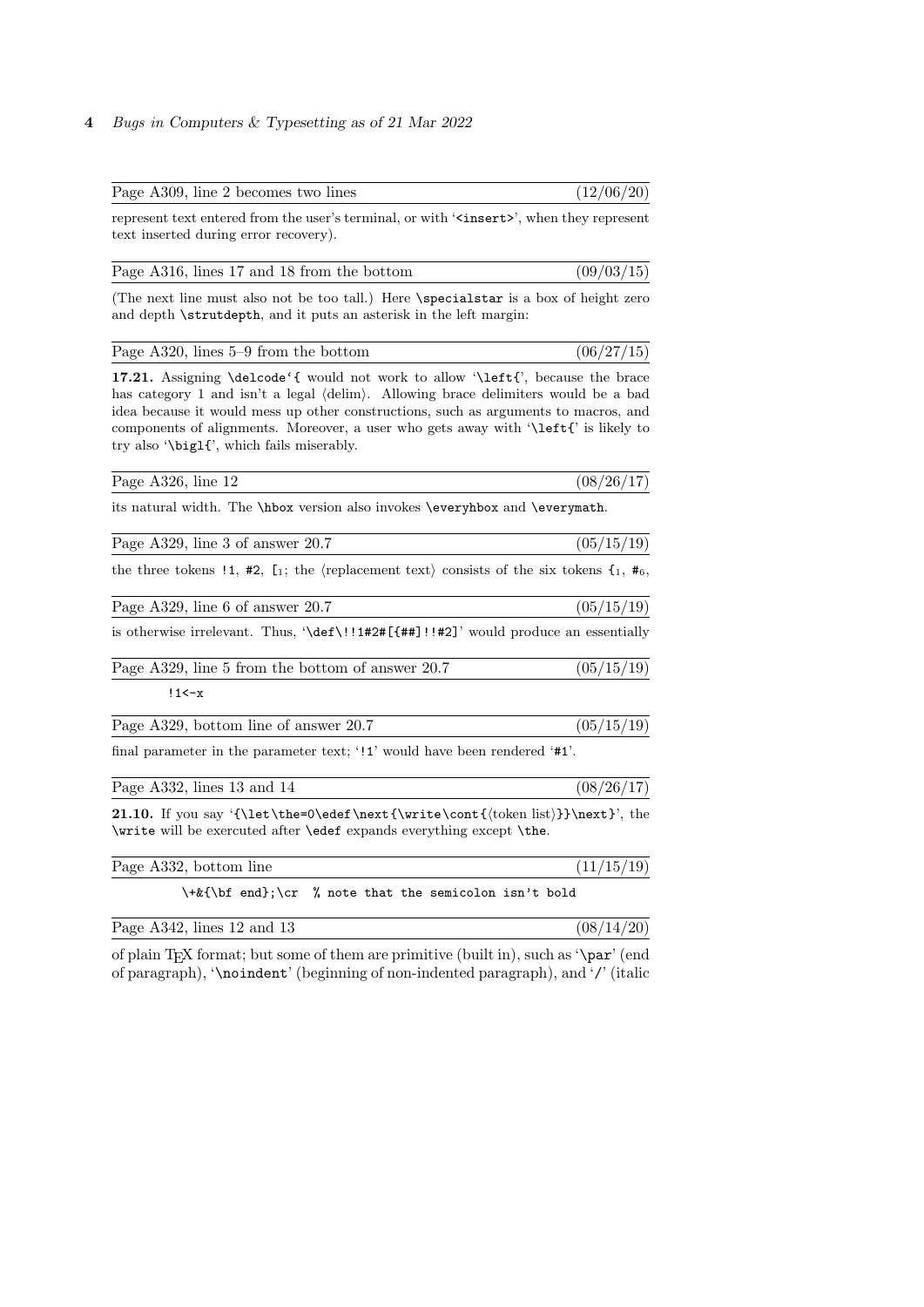| Page $A345$ , lines $10-13$ from the bottom |  | (06/27/15) |  |  |
|---------------------------------------------|--|------------|--|--|
|---------------------------------------------|--|------------|--|--|

Braces are used for grouping, when supplying arguments to macros; so they cannot also be used as math delimiters, or as arguments to macros such as \big. (One could change their catcodes to 12, and use some other pair of characters for grouping; but that would not be plain  $T_F X$ .)

| Page A346, lines $10-22$ |  | (11/24/19) |  |  |
|--------------------------|--|------------|--|--|
|--------------------------|--|------------|--|--|

number identification.) (2) The registers \count255, \dimen255, \skip255, \toks255, and  $\max$ ip255 are freely available in the same way. (3) All assignments to the scratch registers whose numbers are 1, 3, 5, 7, and 9 should be \global; all assignments to the other scratch registers  $(0, 2, 4, 6, 8, 255)$  should be non-\global. (This prevents the phenomenon of "save stack buildup" discussed in Chapter 27.) (4) Furthermore, it's possible to use any register in a group, if you ensure that TEX's grouping mechanism will restore the register when you're done with the group, and if you are certain that other macros will not make global assignments to that register when you need it. (5) But when a register is used by several macros, or over long spans of time, it should be allocated by \newcount, \newdimen, \newbox, etc. (6) Similar remarks apply to input/output streams used by \read and \write, to math families used by \fam, to sets of hyphenation rules used by **\language**, and to insertions (which require **\box**, \count, \dimen, and \skip registers all having the same number).

|                                           | Page A347, line 6 |                      |  |  |                                                                                                                                                                                                                               |  |  | (06/30/20) |
|-------------------------------------------|-------------------|----------------------|--|--|-------------------------------------------------------------------------------------------------------------------------------------------------------------------------------------------------------------------------------|--|--|------------|
| $\sim$ $\sim$ $\sim$ $\sim$ $\sim$ $\sim$ |                   | $\sim$ $\sim$ $\sim$ |  |  | 그 사람들은 그 사람들은 그 사람들을 지르며 그 사람들을 지르며 그 사람들을 지르며 그 사람들을 지르며 그 사람들을 지르며 그 사람들을 지르며 그 사람들을 지르며 그 사람들을 지르며 그 사람들을 지르며 그 사람들을 지르며 그 사람들을 지르며 그 사람들을 지르며 그 사람들을 지르며 그 사람들을 지르며 그 사람들을 지르며 그 사람들을 지르며 그 사람들을 지르며 그 사람들을 지르며 그 사람들을 지르 |  |  |            |

\def\wlog{\immediate\write-1 } % this will write on log file (only)

Page A347, line 10  $(11/24/19)$ 

\outer\def\newmuskip{\alloc@3\muskip\muskipdef\@cclv}

Page A347, line  $14$  (11/24/19)

\outer\def\newtoks{\alloc@5\toks\toksdef\@cclv}

| Page A350, lines 15 and 16 from the bottom |  |  |  | (01/17/21) |  |
|--------------------------------------------|--|--|--|------------|--|
|                                            |  |  |  |            |  |

format; it shouldn't cost much for people to acquire all the fonts of plain TEX in addition to the ones that they really want. Second, it is desirable on many computer systems to

| Page A364, line 5 from the bottom                             | (01/14/21) |
|---------------------------------------------------------------|------------|
| \def\fmtversion{3.1415926535} % identifies the current format |            |

| Page $A370$ , lines 11 and 12 | (08/26/17) |
|-------------------------------|------------|
|                               |            |

close as possible to the ASCII conventions. (b) Make sure that codes  $0.41 - 0.46$ ,  $0.060 - 0.41$  $'071$ ,  $'136$ ,  $'141 -'146$ , and  $'160 -'171$  are present and that each unrepresentable in-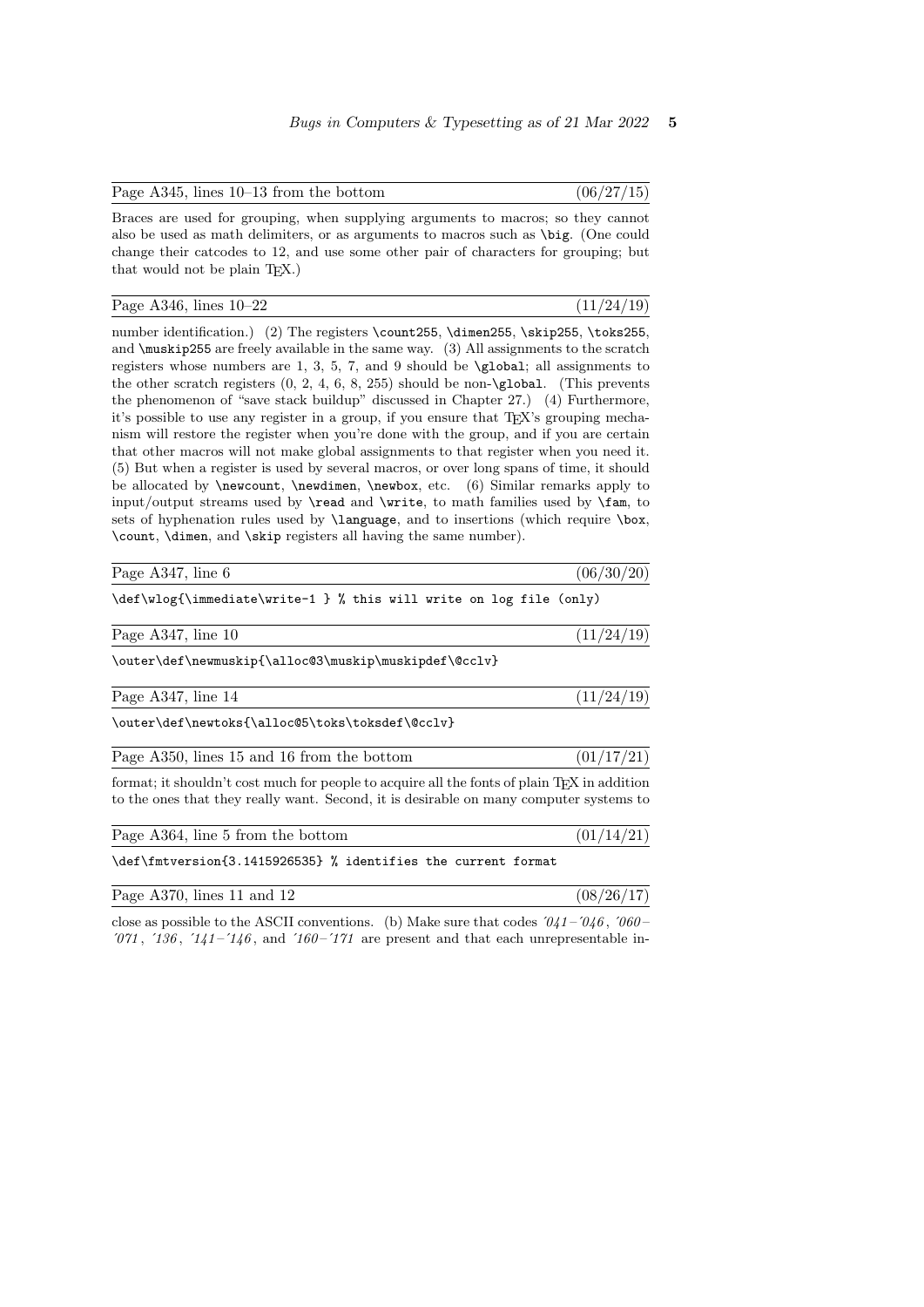### 6 Bugs in Computers & Typesetting as of 21 Mar 2022

| Page A373, lines 21 and $22$                                                                                                                                                                                                                                                                                  | (01/17/21) |
|---------------------------------------------------------------------------------------------------------------------------------------------------------------------------------------------------------------------------------------------------------------------------------------------------------------|------------|
| and $\if$ it tests, as well as special operations like $\theta$ and $\input$ , while the latter<br>category includes the primitive commands listed in Chapters 24–26. The expansion of                                                                                                                        |            |
| Page A375, bottom three lines                                                                                                                                                                                                                                                                                 | (06/30/20) |
| $\$\$ and $\$\$ to be invoked, with $\eq{e}$ defined to be $\alpha$ . Furthermore, when<br>an equation number $\beta$ is present, it should be stored in <b>\eqn</b> , and the test <b>\ifeqno</b><br>should be true. In such cases <b>\ifleqno</b> should distinguish <b>\leqno</b> from <b>\eqno</b> . Here |            |
| Page A398, lines 4 and 5                                                                                                                                                                                                                                                                                      | (08/26/17) |
| \setbox2=\lastbox \setbox\footins=\vbox{\box2}                                                                                                                                                                                                                                                                |            |
| since <b>lastbox</b> will be the result of <b>\rigidbalance</b> , which is an hbox.                                                                                                                                                                                                                           |            |
| Page A407, line 5 from the bottom                                                                                                                                                                                                                                                                             | (06/30/20) |
| \interlinepenalty5000\def\par{\endgraf\penalty5000 }}                                                                                                                                                                                                                                                         |            |
| Page A413, line 11 from the bottom                                                                                                                                                                                                                                                                            | (05/14/19) |
| The computer file texbook tex that generated The T <sub>F</sub> Xbook begins with a                                                                                                                                                                                                                           |            |
| Page A418, line 4                                                                                                                                                                                                                                                                                             | (05/14/19) |
| TFX commands that look like this in the file texbook.tex:                                                                                                                                                                                                                                                     |            |
| Page A420, line 11                                                                                                                                                                                                                                                                                            | (06/30/20) |
| \def\bull{\vrule height.9ex width.8ex depth-.1ex \relax} % square bullet                                                                                                                                                                                                                                      |            |
| Page A423, line 16                                                                                                                                                                                                                                                                                            | (06/30/20) |
| \vrule height6pt depth2pt width0pt \relax} % a strut for \insert\margin                                                                                                                                                                                                                                       |            |

Page A445, lines  $10-14$  (12/10/18)

**15e.** Enclose the vbox that was constructed in Rule 15c or 15d by delimiters  $(\lambda, \rho)$ whose height plus depth is at least  $\sigma_{20}$ , if  $C > T$ , and at least  $\sigma_{21}$  otherwise. Shift the delimiters up or down so that they are vertically centered with respect to the axis. Replace the generalized fraction by an Ord atom whose nucleus is the resulting sequence of three boxes  $(\lambda, \text{ vbox}, \rho)$ . Go to rule 19.

| Page A446, the bottom three lines of Rule 19 become four lines |  | (01/10/21) |  |  |
|----------------------------------------------------------------|--|------------|--|--|
|----------------------------------------------------------------|--|------------|--|--|

atom and the right boundary item to a Close atom. The entire resulting list now becomes the nucleus of an Inner atom. (All of the calculations in this step are done with  $C$  equal to the starting style of the math list; style items in the middle of the list do not affect the style of the right boundary item.)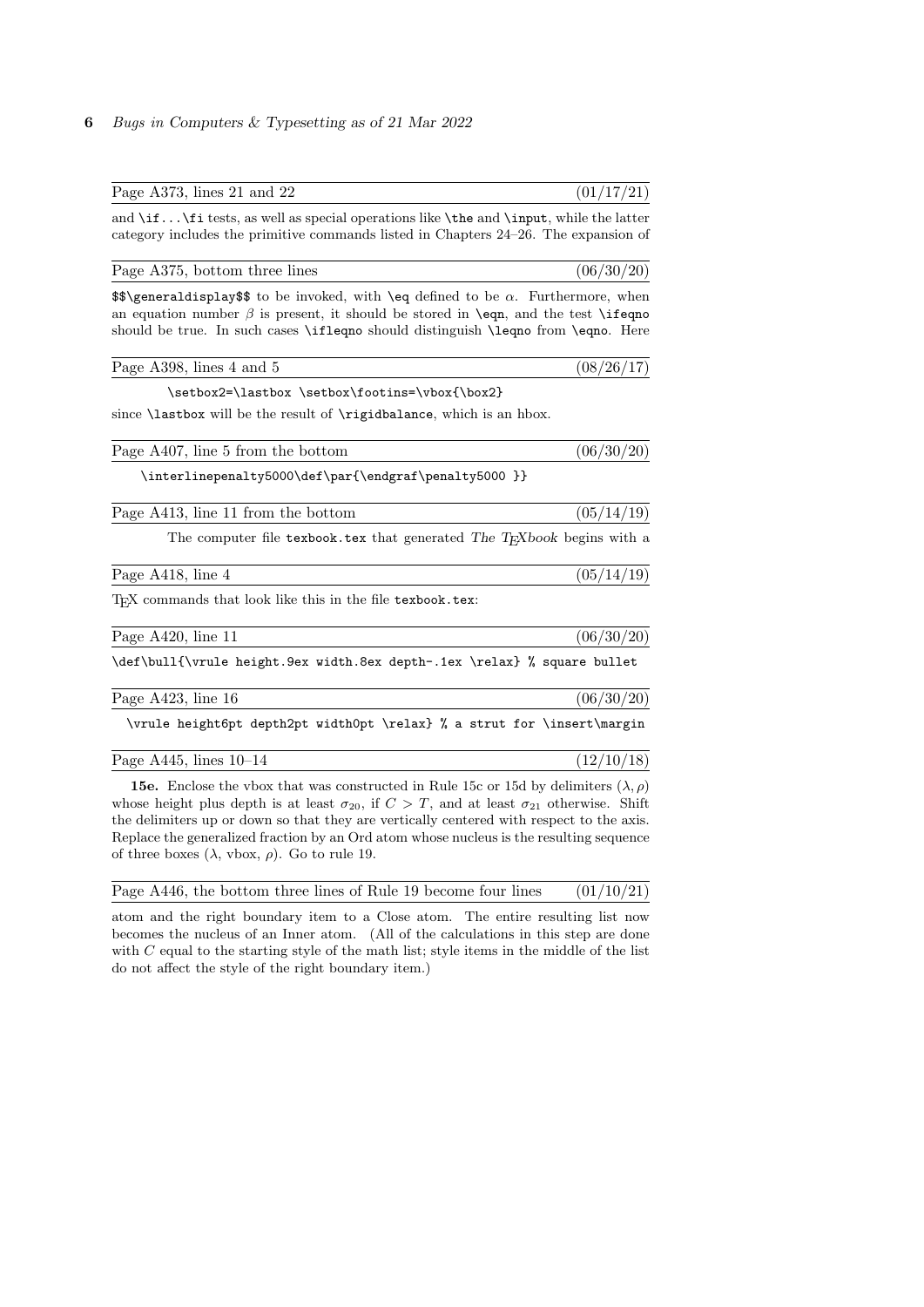| Page A454, lines 17 and 18 from the bottom |  | (04/13/20) |  |  |
|--------------------------------------------|--|------------|--|--|
|--------------------------------------------|--|------------|--|--|

of the process; the trial word consists of all the letters found in admissible items, up to a maximum of 63. Notice that all of these letters are in font f.

## Page A458 and following, selected amendments to the index  $(01/18/21)$

[1] (progress report), 23, 119.  $\lambda$ aa ( $a \bar{a}$ ), 52, 356.  $\overline{AA}$  ( $\AA'$ ), 52,  $\overline{356}$ .  $\langle$  disc text $\rangle$ , 287, 292.  $\langle$ general text $\rangle$ , 276, 279, 280.  $\langle$ horizontal mode material $\rangle$ , 278, 285, 287. integral signs, see \int, \oint, \smallint.  $\langle \text{math model material} \rangle$ , 287, 289–293. \null, 311, 312, 316, 332, 335, 351, 354, 360-362, 419. \o (  $\varnothing$  ), 52, <u>356</u>. \O (  $\varnothing$  ), 52, <u>356</u>. programs, for computers, 38, 165, 234. repeating templates, see periodic preambles. replacement text, 200–204, 212, 280, 300, 329. right delimiters, see closings. struts, 82, 125, 131, 142, 155, 178, 245–247, 255, 329, 416, 422, 423.  $\overline{\text{vertical mode material}}$ , 278, 280–282, 290.

Page Bv (formerly Bvii), bottom two lines  $(01/15/21)$ 

all of those changes. I now believe that the final bug was discovered on 22 October 2020 and removed in version 3.141592653. The finder's fee has converged to \$327.68.

Page B2, line 10 from the bottom  $(01/15/21)$ 

define  $\text{banner} \equiv \text{`This}\_ \text{i} \text{s}\_ \text{'}$ TeX,  $\text{``J}$ Version $\text{''}\_3$ . 141592653´ { printed when TEX starts }

Page B4, line 8 of  $\frac{87}{17}$ 

diagnostic information for \tracingparagraphs, \tracingpages, and \tracingrestores.

Page B21, lines 33 and 34 (04/02/17)

 $[741 \rightarrow 746, 60 \rightarrow 71, 7136, 741 \rightarrow 746, 760 \rightarrow 771]$  must be printable. Thus, at least 80 printable characters are needed.

Page B28, lines 3 and 4  $(04/02/17)$ 

not serious since we assume that this part of the program is system dependent.

Page B28, line 2 from the bottom  $(04/02/17)$ 

var k: 0...23; { index to current digit; we assume that  $|n| < 10^{23}$  }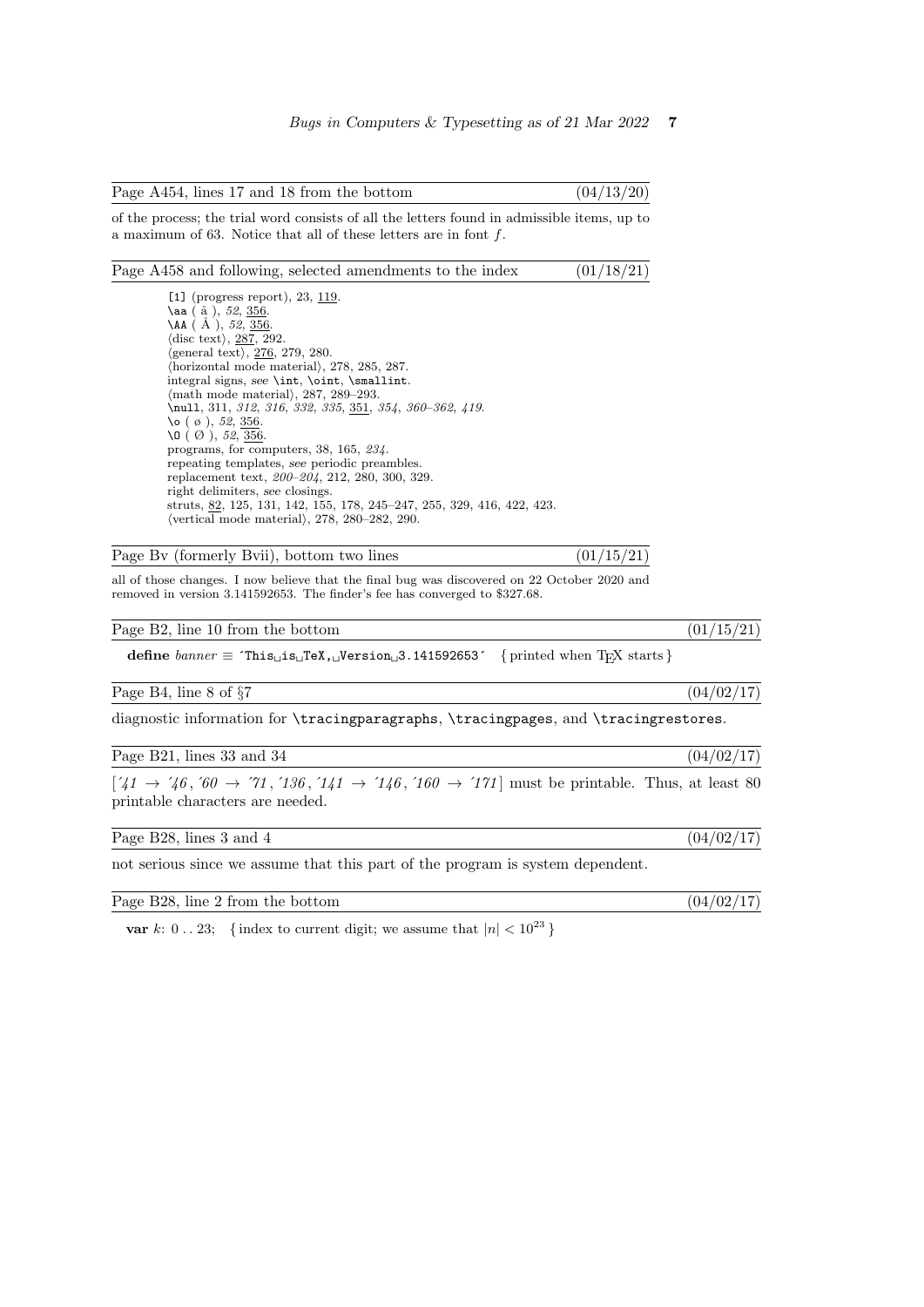| Page B35, line 2 of §83 becomes two lines                                                                                                                                                                                                                                                                                                                                                                                                   | (06/27/20) |
|---------------------------------------------------------------------------------------------------------------------------------------------------------------------------------------------------------------------------------------------------------------------------------------------------------------------------------------------------------------------------------------------------------------------------------------------|------------|
| loop begin continue: if interaction $\neq$ error_stop_mode then return;<br>$clear\_for\_error\_prompt; \ prompt\_input("?$ ;                                                                                                                                                                                                                                                                                                                |            |
| Page B36, line 11 of $\S 84$                                                                                                                                                                                                                                                                                                                                                                                                                | (07/03/20) |
| "E": if base_ptr > 0 then if input_stack [base_ptr].name_field $\geq$ 256 then                                                                                                                                                                                                                                                                                                                                                              |            |
| Page B36, line 5 of §85 becomes two lines                                                                                                                                                                                                                                                                                                                                                                                                   | (07/03/20) |
| if $base\_ptr > 0$ then<br>if $input\_stack[base\_ptr]$ . name_field $\geq 256$ then $print("E_{\cup}to_{\cup}edit_{\cup}your_{\cup}file."$                                                                                                                                                                                                                                                                                                 |            |
| Page B40, line 5 from the bottom                                                                                                                                                                                                                                                                                                                                                                                                            | (08/07/20) |
| $(\texttt{Try\_to\_insert\_an\_instruction\_for\_me\_}{e.g.}, \texttt{1}\sbox{--infty}~), \texttt{1}\sbox{--in}$                                                                                                                                                                                                                                                                                                                            |            |
| Page B58, lines 2 and 3 of $\S 136$                                                                                                                                                                                                                                                                                                                                                                                                         | (10/11/20) |
| the values corresponding to '\hbox{}'. The sub_type field is set to $min\_quarterword$ , for historic<br>reasons that are no longer relevant.                                                                                                                                                                                                                                                                                               |            |
| Page B88, line 16                                                                                                                                                                                                                                                                                                                                                                                                                           | (10/22/20) |
| The mode is temporarily set to zero while processing <i>\write texts</i> .                                                                                                                                                                                                                                                                                                                                                                  |            |
| Page B102, lines 3 and following of $\S 241$                                                                                                                                                                                                                                                                                                                                                                                                | (12/11/20) |
| information, something special is needed. The program here simply assumes that suitable values<br>appear in the global variables $sys_time, sys-day, sys-month, and sys-year$ (which are initialized<br>to noon on 4 July 1776, in case the implement is careless).                                                                                                                                                                         |            |
| procedure $fix\_date\_and\_time$ ;<br><b>begin</b> sys_time $\leftarrow$ 12 $*$ 60; sys_day $\leftarrow$ 4; sys_month $\leftarrow$ 7; sys_year $\leftarrow$ 1776; { self-evident truths }<br>$time \leftarrow sys_time; \{ minutes since midnight\}$<br>$day \leftarrow sys\_day; \{ day of the month \}$<br>$month \leftarrow sys-month; \{ month \text{ of the year }\}$<br>$year \leftarrow sys\_year; \{ \text{Anno Domini} \}$<br>end; |            |
| Page B103, replacement for $\S 246$                                                                                                                                                                                                                                                                                                                                                                                                         | (12/11/20) |

246. Of course we had better declare a few more global variables, if the previous routines are going to work.

 $\langle$  Global variables 13  $\rangle + \equiv$ 

 $old\_setting: 0...max\_selector;$ 

 $sys_time, sys-day, sys-month, sys-year: integer;$  { date and time supplied by external system }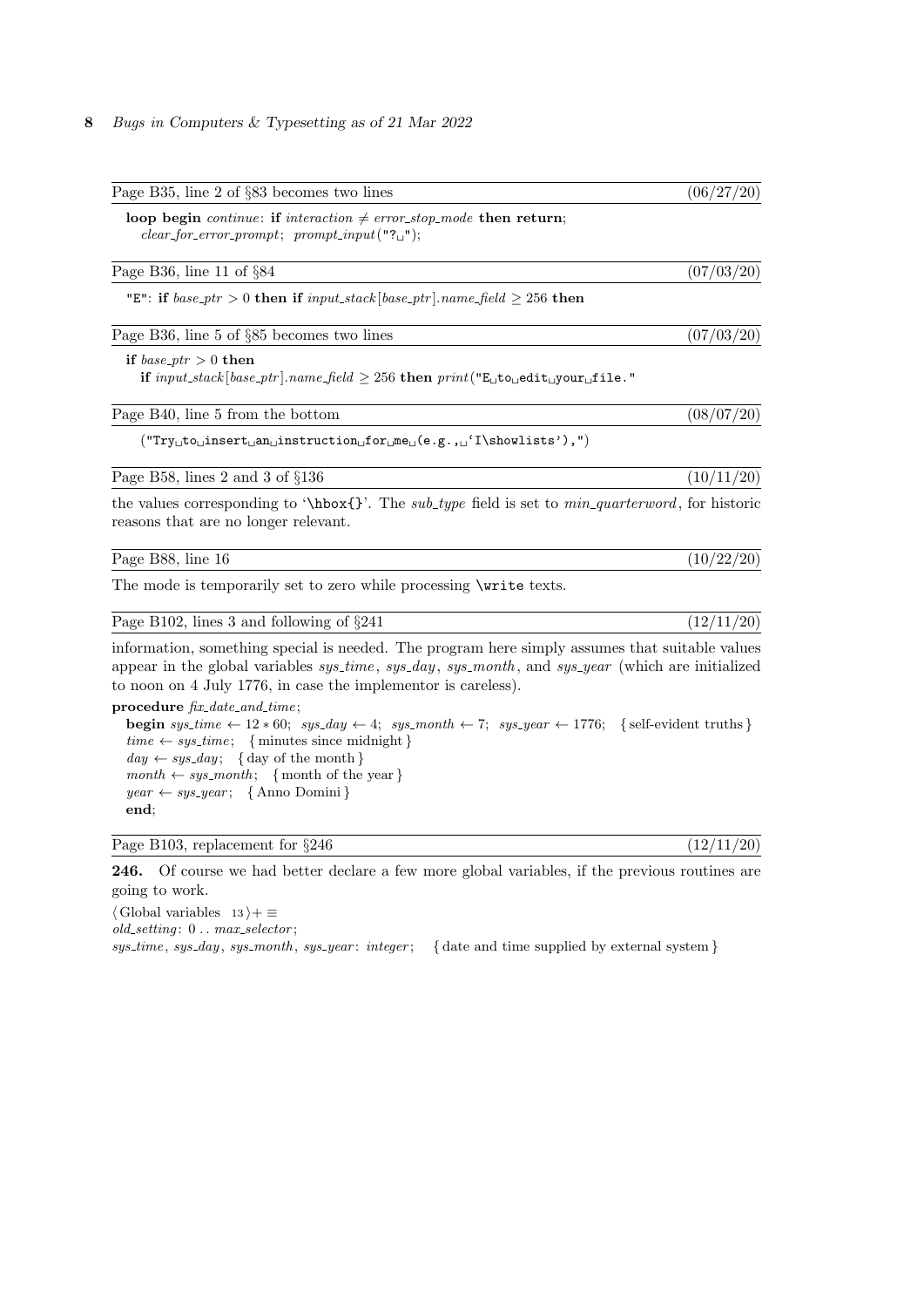Page B122, lines 9 and 10 of  $\S 291$  (10/12/20)

The enclosing { and } characters of a macro definition are omitted, but an output routine will be enclosed in braces.

Page B143, lines 2, 3, 4 become four lines  $(01/15/17)$ 

routines that should be aborted, but we can sketch the ideas here: For a runaway definition or a runaway balanced text, we will insert a right brace; for a runaway preamble, we will insert a special  $\csc$  token and a right brace; and for a runaway argument, we will set *long-state* to  $outer\_call$  and insert \par.

| Page B188, line 8                                                                                                                                                                                                                                                                                                          | (04/02/17) |
|----------------------------------------------------------------------------------------------------------------------------------------------------------------------------------------------------------------------------------------------------------------------------------------------------------------------------|------------|
| function $str\_toks(b : pool\_pointer)$ : pointer; { converts $str\_pool[b  pool\_ptr-1]$ to a token list}                                                                                                                                                                                                                 |            |
| Page B192, line 17                                                                                                                                                                                                                                                                                                         | (10/22/20) |
| label found, continue, done, done1, done2;                                                                                                                                                                                                                                                                                 |            |
| Page B192, line 3 of $\S 474$                                                                                                                                                                                                                                                                                              | (10/22/20) |
| <b>begin</b> continue: $get\_token$ ; {set cur_cmd, cur_chr, cur_tok}                                                                                                                                                                                                                                                      |            |
| Page B193, line 4 of $\S 476$                                                                                                                                                                                                                                                                                              | (05/20/20) |
| if $cur\_tok < left\_brace$ limit then                                                                                                                                                                                                                                                                                     |            |
| Page B193, line 10 of $\S 476$ becomes two lines                                                                                                                                                                                                                                                                           | (10/22/20) |
| $help2("I'm\text{__going}\text{__to}\text{__ignore}\text{__the}\text{__#}\text{__sign}\text{__you}\text{__just}\text{__used},")$<br>$("asUwellUasUtheUtokenUthatU followedUit."); error; goto continue;$                                                                                                                   |            |
| Page B196, line 5 from the bottom                                                                                                                                                                                                                                                                                          | (02/17/18) |
| $help1$ ("This <sub>u</sub> \read <sub>u</sub> has <sub>u</sub> unbalanced <sub>u</sub> braces."); $align\_state \leftarrow 1000000; limit \leftarrow 0; error;$                                                                                                                                                           |            |
| Page B199, lines $1-3$ of $\S 494$                                                                                                                                                                                                                                                                                         | (10/25/20) |
| Here is a procedure that ignores text until coming to an $\or$ , $\else$ felse, or $\if$ at the current<br>494.<br>level of $\iota$ if $\iota$ is nesting. After it has acted, <i>cur_chr</i> will indicate the token that was found,<br>but <i>cur_tok</i> will not be set (because this makes the procedure run faster). |            |

Page B214, lines  $2-6$  of  $\S 536$  (12/11/20)

begin wlog (banner); slow\_print(format\_ident); print(" $\Box$ "); print\_int(sys\_day); print\_char(" $\Box$ ");  $months \leftarrow 'JANFEBMARAPRMAYJUNJULAUGSEPORTNOVDEC';$ 

for  $k \leftarrow 3 * sys-month - 2$  to  $3 * sys-month$  do  $wlog(months[k])$ ;

print\_char("\_"); print\_int(sys\_year); print\_char("\_"); print\_two(sys\_time div 60); print\_char(":");  $print\_two(sys\_time \mod 60);$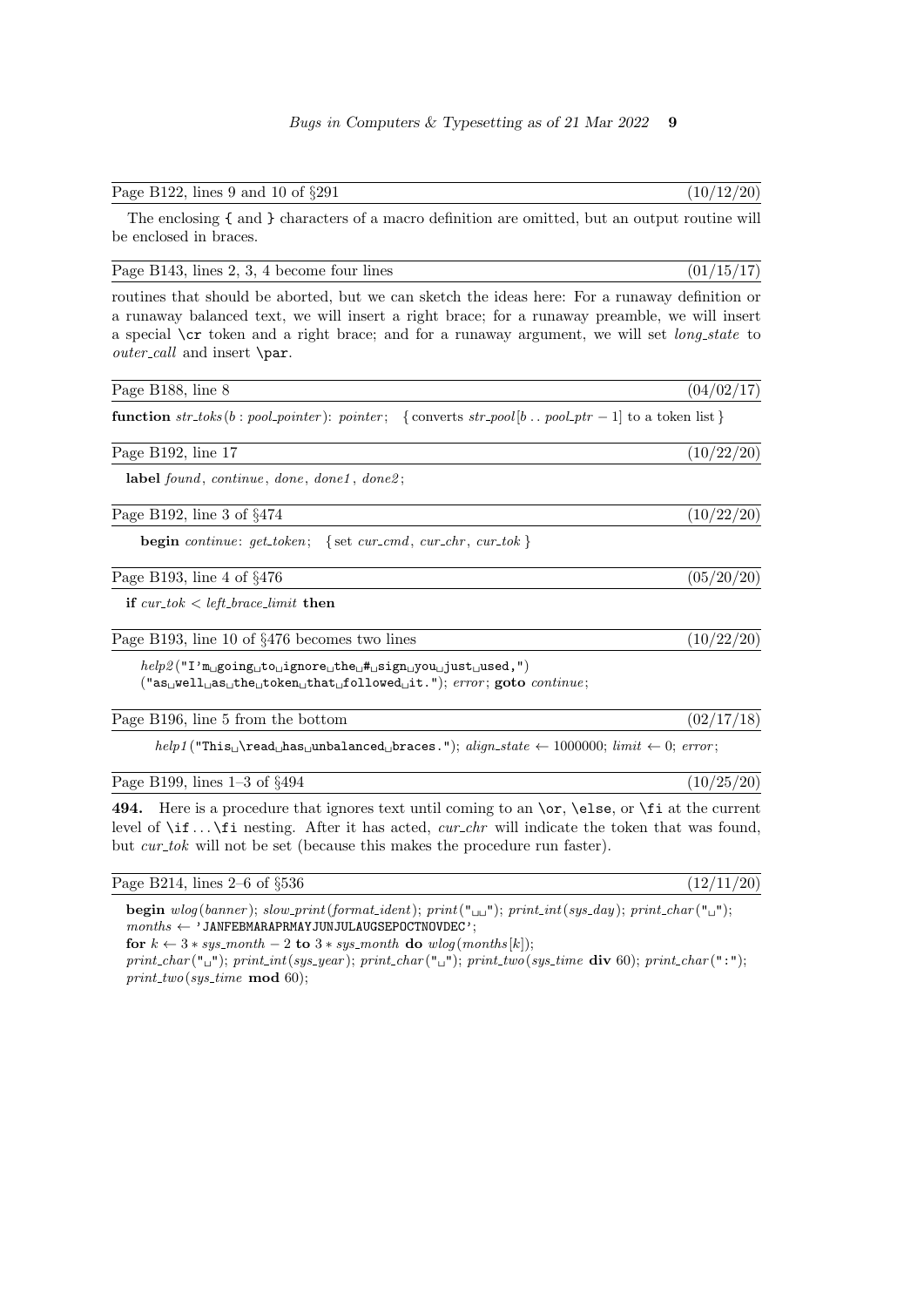| Page B214, line 2 of §537 becomes two lines                                                                                                                                                                                                                                                                           | (10/29/20) |
|-----------------------------------------------------------------------------------------------------------------------------------------------------------------------------------------------------------------------------------------------------------------------------------------------------------------------|------------|
| command is being processed. Beware: For historic reasons, this code foolishly conserves a tiny<br>bit of string pool space; but that can confuse the interactive 'E' option.                                                                                                                                          |            |
| Page B214, bottom line                                                                                                                                                                                                                                                                                                | (10/29/20) |
| if $name = str\_ptr - 1$ then { conserve string pool space (but see note above) }                                                                                                                                                                                                                                     |            |
| Page B219, lines $18-20$ of $\S 545$                                                                                                                                                                                                                                                                                  | (09/19/19) |
| so-called boundary character of this font; the value of next-char need not lie between bc and ec.<br>If the very last instruction of the <i>lig.kern</i> array has $skip_bpt = 255$ , there is a special liga-<br>ture/kerning program for a boundary character at the left, beginning at location $256 * op\_byte +$ |            |
| Page B282, line 1 (and change lines $20-23$ accordingly)                                                                                                                                                                                                                                                              | (04/02/17) |
| 682. Each portion of a formula is classified as Ord, Op, Bin, Rel, Open, Close, Punct, or Inner, for                                                                                                                                                                                                                  |            |
| Page B299, line 4 from the bottom of $\S722$                                                                                                                                                                                                                                                                          | (10/06/20) |
| <b>begin</b> char_warning(cur_f, $qo(cur_c)$ ); math_type(a) $\leftarrow$ empty; cur_i $\leftarrow$ null_character;                                                                                                                                                                                                   |            |
| Page B318, lines 16 and 17 of §761 become one                                                                                                                                                                                                                                                                         | (03/25/19) |
| $fraction\_nod: s \leftarrow fraction\_nod\_size;$                                                                                                                                                                                                                                                                    |            |
| Page B333, line 5 of §793 becomes two lines                                                                                                                                                                                                                                                                           | (01/10/20) |
| $cur\_loop \leftarrow link(cur\_loop); link(p) \leftarrow new\_glue(glue\_ptr(cur\_loop));$<br>$subtype(link(p)) \leftarrow tab\_skip\_code + 1;$                                                                                                                                                                     |            |
| Page B348, insert a new line after line 5 of §826                                                                                                                                                                                                                                                                     | (01/15/17) |
| stat if tracing paragraphs $> 0$ then end diagnostic (true); tats                                                                                                                                                                                                                                                     |            |
| Page B348, insert a new line to be the seventh line after the previous change                                                                                                                                                                                                                                         | (01/15/17) |
| stat if tracing paragraphs $> 0$ then begin diagnostic; tats                                                                                                                                                                                                                                                          |            |
| Page B377, line 6                                                                                                                                                                                                                                                                                                     | (10/31/20) |
| hn: 0 64; {the number of positions occupied in hc; not always a small_number }                                                                                                                                                                                                                                        |            |
| Page B417, mini-index                                                                                                                                                                                                                                                                                                 | (04/02/17) |
| The entry 'height, §981.' here and on many later odd-numbered pages should be 'height = macro, §135.'                                                                                                                                                                                                                 |            |
| Page B522, line 3 of §1306.                                                                                                                                                                                                                                                                                           | (10/25/20) |
|                                                                                                                                                                                                                                                                                                                       |            |

to be in the range  $a \le x \le b$ . System error messages should be suppressed when undumping.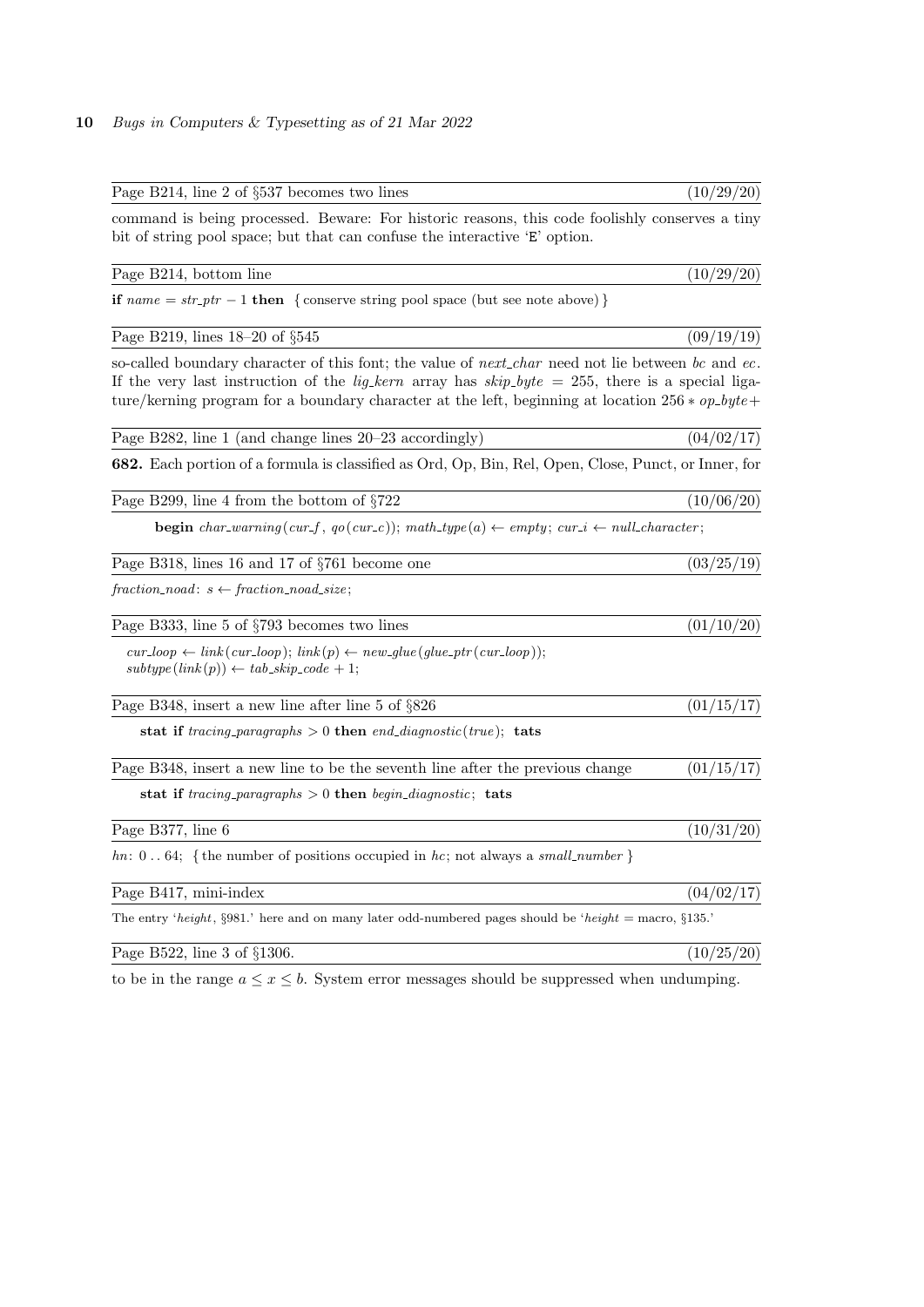| Page B533, lines 5–8 of §1333.                                                                                                                                                                                                                                                                                                                                                                                                                      | (10/15/20) |
|-----------------------------------------------------------------------------------------------------------------------------------------------------------------------------------------------------------------------------------------------------------------------------------------------------------------------------------------------------------------------------------------------------------------------------------------------------|------------|
| loop. (Actually there's one way to get error messages, via <i>prepare_mag</i> ; but that can't cause<br>infinite recursion.)                                                                                                                                                                                                                                                                                                                        |            |
| If final cleanup is bypassed, this program doesn't bother to close the input files that may still<br>be open.                                                                                                                                                                                                                                                                                                                                       |            |
| Page B533, line 12 of §1333.                                                                                                                                                                                                                                                                                                                                                                                                                        | (11/29/20) |
| <b>begin</b> $\langle$ Finish the extensions 1378 $\rangle$ ; <i>new_line_char</i> $\leftarrow -1$ ;                                                                                                                                                                                                                                                                                                                                                |            |
| Page B534, line 6 of $\S$ 1335.                                                                                                                                                                                                                                                                                                                                                                                                                     | (11/29/20) |
| begin $c \leftarrow cur_{chr}$ ; if $c \neq 1$ then new line_char $\leftarrow -1$ ;                                                                                                                                                                                                                                                                                                                                                                 |            |
| Page B537, line 18 of §1338 becomes two lines                                                                                                                                                                                                                                                                                                                                                                                                       | (10/05/20) |
| begin clear_terminal;<br>loop                                                                                                                                                                                                                                                                                                                                                                                                                       |            |
| Page B537, lines 11 and 12 from the bottom of §1338 become three lines                                                                                                                                                                                                                                                                                                                                                                              | (04/02/17) |
| begin goto $breakpoint$ ;<br>{go to every declared label at least once }<br><i>breakpoint</i> : $m \leftarrow 0$ ; <b>Q{'BREAKPOINT'Q}</b>                                                                                                                                                                                                                                                                                                          |            |
| Page B600, the bottom five lines                                                                                                                                                                                                                                                                                                                                                                                                                    | (05/14/19) |
| they occupy in a typical production system (executable code size for dark blocks, global data<br>size for light blocks). In this way the chart indicates a total of about $12 \times 22 = 264K$ bytes of<br>memory, plus $12 \times 10 = 120$ K for the dynamic memory region not shown explicitly. The dynamic<br>memory is often considerably larger in practice, because it is desirable to accommodate large<br>macro packages and large pages. |            |

|    | Page Cx, line 4 from the bottom              |                                                                                                                                                                                                                                  |  |  |  | (06/14/20) |
|----|----------------------------------------------|----------------------------------------------------------------------------------------------------------------------------------------------------------------------------------------------------------------------------------|--|--|--|------------|
| 20 | More About Macros                            | the contract of the contract of the contract of the contract of the contract of the contract of the contract of                                                                                                                  |  |  |  | 175        |
|    | Page C39, lines 10 and 11 become three lines |                                                                                                                                                                                                                                  |  |  |  | (07/04/20) |
|    | .                                            | $\frac{1}{2}$ . The set of the set of the set of the set of the set of the set of the set of the set of the set of the set of the set of the set of the set of the set of the set of the set of the set of the set of the set of |  |  |  |            |

that has already been designed. All you'll see is '(io.mf The letter O [79])' or possibly only '(io.mf [79])', followed by '\*'. Now the fun starts: You should type

| Page C68, lines 9, 28, 35, 36, 38 | (11/11/17)                        |
|-----------------------------------|-----------------------------------|
| uniformdeviate -100               | $-36.1628$                        |
| z slanted 1/6                     | $(0.16667y+x, y)$                 |
| $(a,b)$ zscaled $(3,4)$           | $(-4b+3a.3b+4a)$                  |
| $(a,b)$ zscaled dir 30            | $(-0.5b+0.86603a, 0.86603b+0.5a)$ |
| $(a,b)$ dotprod $(3,4)$           | $4b+3a$                           |
|                                   |                                   |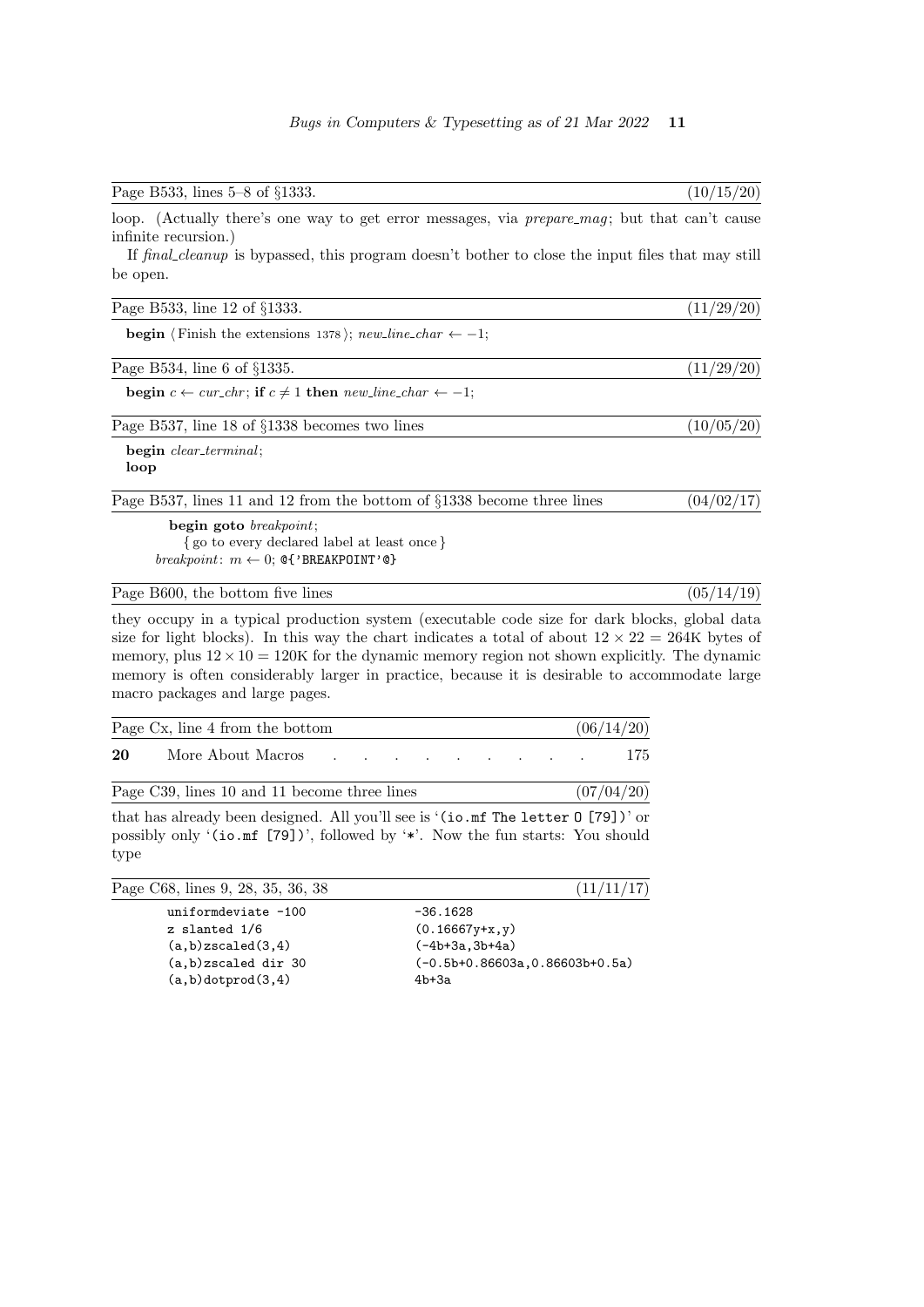Page C72, lines  $4-18$  (07/16/20)

 $\langle$ numeric atom $\rangle \longrightarrow \langle$ numeric variable $\rangle$  $|\mbox{} \langle \mbox{} numberic$  token primary)  $(\langle$  numeric expression $\rangle$ ) normaldeviate  $length \langle string \; primary \rangle$  $length \langle path \; primary \rangle$ length (pair primary) angle  $\langle$  pair primary $\rangle$  $xpart$  (pair primary) ypart (pair primary)  $\langle$  numeric operator $\rangle$  $\langle$  numeric primary $\rangle$  $\langle$ numeric token primary $\rangle \longrightarrow \langle$ numeric token $\rangle$  /  $\langle$ numeric token $\rangle$  $\langle$  humeric token not followed by '/  $\langle$  humeric token $\rangle$ ' $\rangle$  $\langle$  humeric primary $\rangle \longrightarrow \langle$  humeric atom not followed by [ $\langle$  expression $\rangle$ ,  $\rangle$  $\vert$  (numeric atom) [ (numeric expression) , (numeric expression) ]

Page C76, lines  $8-16$  from the bottom (11/11/17)

tom edge of the type. (With plain METAFONT's beginchar each character has a "bounding box" that runs from  $(0, h)$  at the upper left and  $(w, h)$ at the upper right to  $(0, -d)$  and  $(w, -d)$  at the lower left and lower right; variable d represents the depth of the type. The values of  $w$ ,  $h$ , and  $d$ might change from character to character, since the individual pieces of type need not have the same size in a computer-produced font.)

| Page C80, line 14                                                                                      | (06/13/20) |
|--------------------------------------------------------------------------------------------------------|------------|
| $penpos \langle \text{suffix} \rangle (\langle \text{unknown} \rangle, \langle \text{known} \rangle).$ |            |
| Page C83, line 16                                                                                      | (06/13/20) |
| $\#$ ## 0.5a=-c-0.5b+1.5                                                                               |            |
| Page C83, line 19                                                                                      | (06/13/20) |
| the only dependent variable is now d, which equals $0.5c + 0.75b + 0.75$ .                             | (This is   |
| Page C96, line 13 from the bottom                                                                      | (10/31/20) |

illustrates the use of  $u^{\#}, s^{\#}, ht^{\#}, logo\_pen, left stemloc, o, xgap, and barheight:$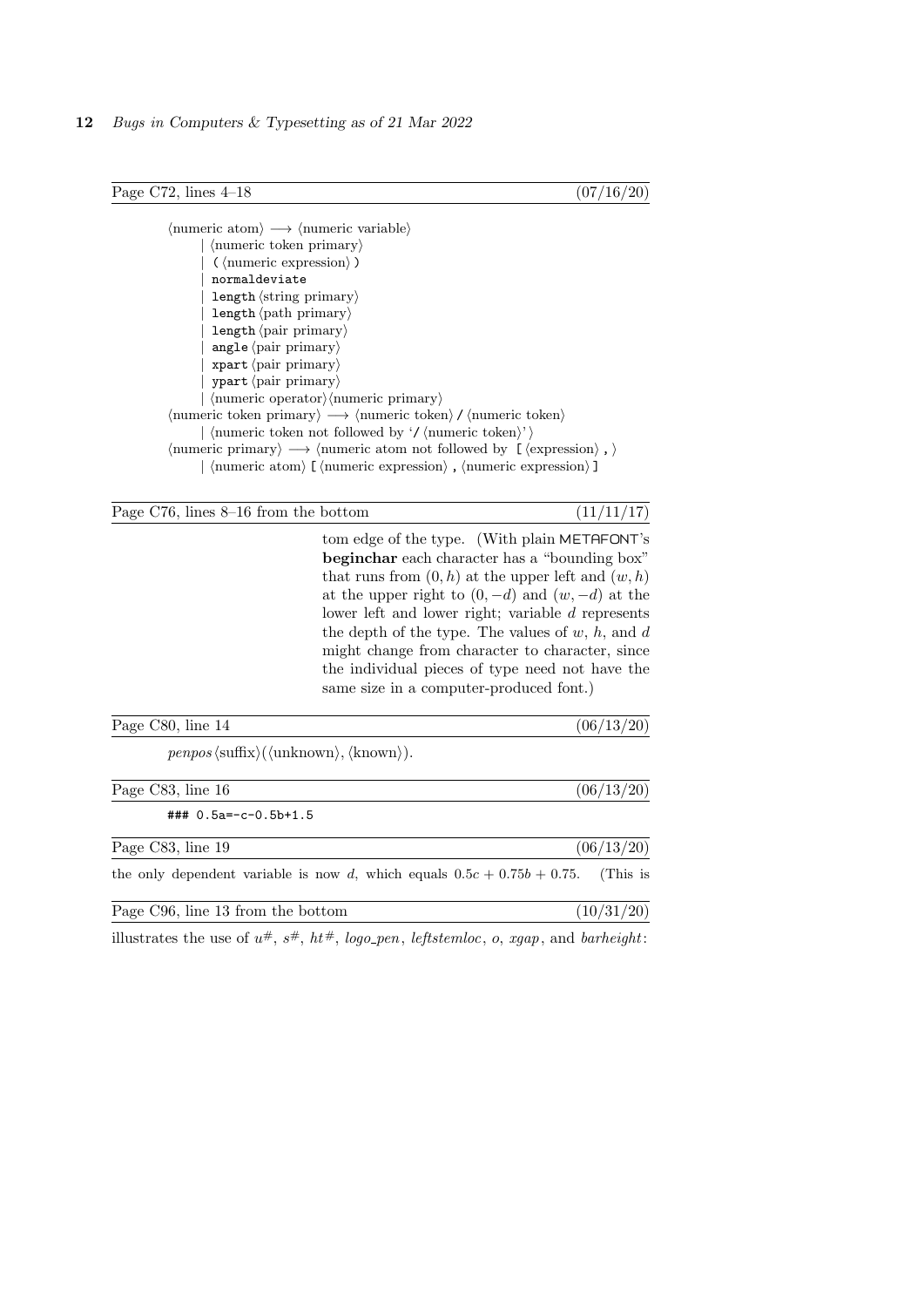Page C106, lines  $19-21$  (07/03/20)

pixels. (Some typesetting systems use both of these device-dependent amounts to alter their current position on a page, just after typesetting each character. Other systems, like typical dvi software associated with T<sub>E</sub>X, assume that *chardy* = 0 but use *chardx* 

### Page C113, lines  $5-11$  from the bottom  $(07/20/20)$

 $s^{\#} := 5pt^{\#}$ ; define pixels(s); % side of the square  $z_1 = (0, 0); \ z_2 = (s, 0); \ z_3 = (0, s); \ z_4 = (s, s);$ for  $k = 1$  upto 4:  $z[k+4] = z[k] + (\frac{2}{3}s, \frac{1}{3}s)$ ; endfor pickup pencircle scaled  $.4pt$ ; draw  $z_5 - z_6 - z_8 - z_7 -$  cycle; pickup pencircle scaled 1.6pt; erase draw  $z_2 - z_4 - z_3$ ; pickup pencircle scaled  $.4pt$ ; draw  $z_1 - z_2 - z_4 - z_3 -$  cycle; for  $k = 1$  upto 4: draw  $z[k]$  --  $z[k+4]$ ; endfor.

### Page C114, line 7 (07/20/20)

**for**  $k = 0$  **upto** 4:  $z[k] = center + (radius, 0) \text{ rotated}(90 + \frac{360}{5}k);$  **endfor** 

| Page C128, lines 13 and 14 |  |  |  |  |  |
|----------------------------|--|--|--|--|--|
|----------------------------|--|--|--|--|--|

 $(06/13/20)$ 

changed. Plain METAFONT has a tensepath operation that does this. For example, tensepath unitsquare  $= (0, 0)$  --- $(1, 0)$  --- $(1, 1)$  --- $(0, 1)$  --- cycle.

Page C136, lines 18 and 19  $(07/17/20)$ 

only about  $0.28$  with respect to the initial and final directions; since METAFONT insists that tensions be at least 0.75, this anomalous path could never have arisen if the control

Page C155, line 7 (10/07/20)

 $\langle$ program $\rangle \longrightarrow \langle$ statement list $\rangle \langle$ statement $\rangle$  end

Page C160, lines  $7-9$  (06/25/20)

might produce a transcript that includes the following diagnostic information:

```
rotatedaround(EXPR0)(EXPR1)->
shifted-(EXPR0)rotated(EXPR1)shifted(EXPR0)
```

| Page $C165$ , lines $5-7$ from the bottom |  | (11/11/17) |  |  |
|-------------------------------------------|--|------------|--|--|
|-------------------------------------------|--|------------|--|--|

(i.e., parameters in parentheses), then we name zero or one or two undelimited parameters. Then comes an  $=$ ' sign, followed by the replacement text, and **enddef**. The  $'$  =' sign might also be ':='; both mean the same thing.

| Page C171, lines 18-20 | (08/16/20) |
|------------------------|------------|
|------------------------|------------|

Chapter 14's syntax rules for  $\langle$  path primary $\rangle$ , via  $\langle$  pair primary $\rangle$ . A pair expression is not considered to be of type path unless the path interpretation is the only possibility.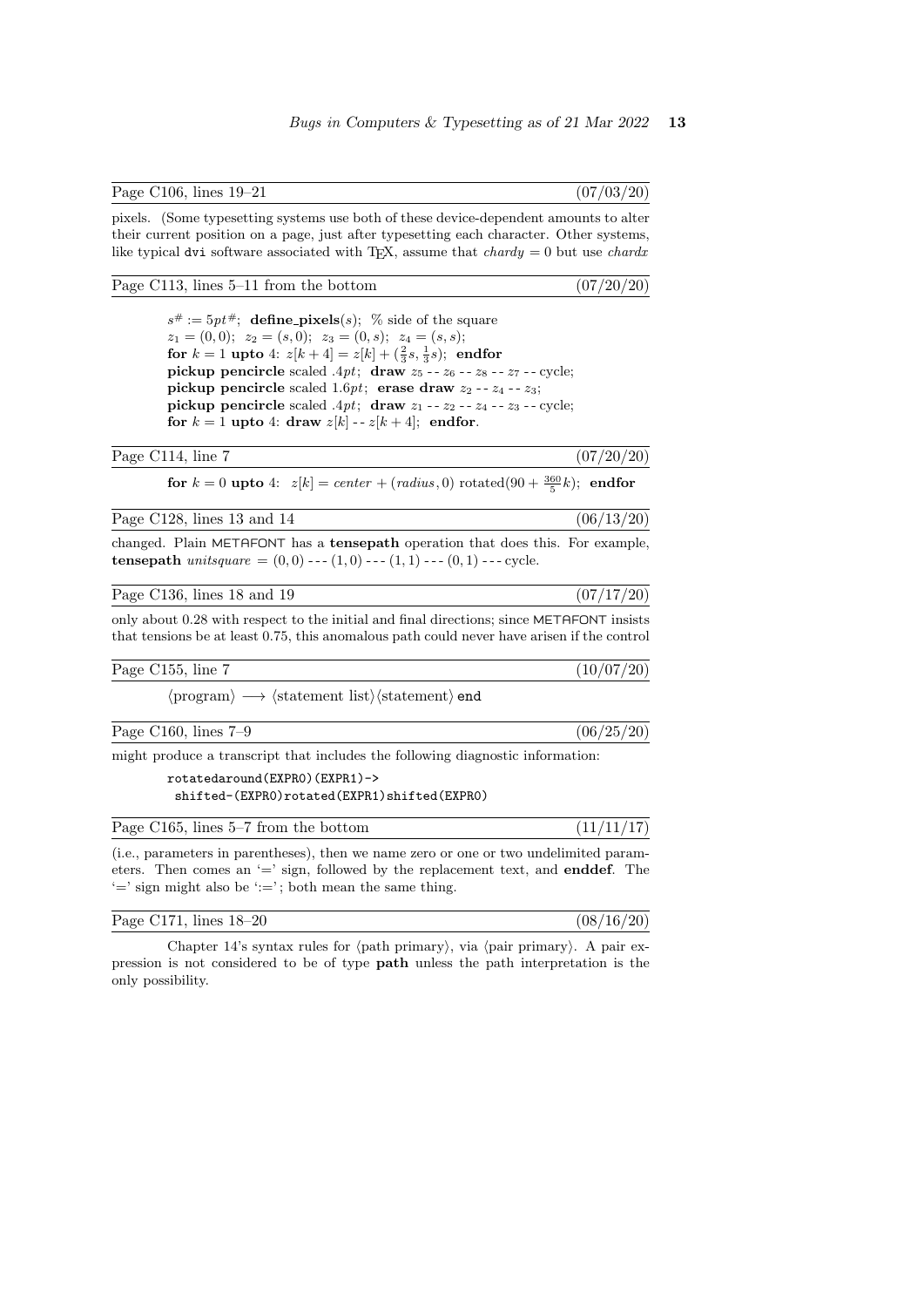| Page C176, line 7 from the bottom                                                                                                                                                                                                                                                                                                                                                                                                                                                                                                                                                                                                                                                                                                                                                                                                                                                                                                                                                                                                                                                                                                                                                                                                                                                                                                                                                 | (07/09/20) |
|-----------------------------------------------------------------------------------------------------------------------------------------------------------------------------------------------------------------------------------------------------------------------------------------------------------------------------------------------------------------------------------------------------------------------------------------------------------------------------------------------------------------------------------------------------------------------------------------------------------------------------------------------------------------------------------------------------------------------------------------------------------------------------------------------------------------------------------------------------------------------------------------------------------------------------------------------------------------------------------------------------------------------------------------------------------------------------------------------------------------------------------------------------------------------------------------------------------------------------------------------------------------------------------------------------------------------------------------------------------------------------------|------------|
| if $\mathfrak{Q#}(x_-)$ : tx_ else: fx_ fi := x_; endfor                                                                                                                                                                                                                                                                                                                                                                                                                                                                                                                                                                                                                                                                                                                                                                                                                                                                                                                                                                                                                                                                                                                                                                                                                                                                                                                          |            |
| Page C180, line 3 from the bottom                                                                                                                                                                                                                                                                                                                                                                                                                                                                                                                                                                                                                                                                                                                                                                                                                                                                                                                                                                                                                                                                                                                                                                                                                                                                                                                                                 | (06/24/20) |
| $' ='$ or $' :='$ following let.                                                                                                                                                                                                                                                                                                                                                                                                                                                                                                                                                                                                                                                                                                                                                                                                                                                                                                                                                                                                                                                                                                                                                                                                                                                                                                                                                  |            |
| Page C187, line11 from the bottom                                                                                                                                                                                                                                                                                                                                                                                                                                                                                                                                                                                                                                                                                                                                                                                                                                                                                                                                                                                                                                                                                                                                                                                                                                                                                                                                                 | (07/12/20) |
| $\vert$ substring $\langle$ pair expression $\rangle$ of $\langle$ string primary $\rangle$                                                                                                                                                                                                                                                                                                                                                                                                                                                                                                                                                                                                                                                                                                                                                                                                                                                                                                                                                                                                                                                                                                                                                                                                                                                                                       |            |
| Page C189, line 14                                                                                                                                                                                                                                                                                                                                                                                                                                                                                                                                                                                                                                                                                                                                                                                                                                                                                                                                                                                                                                                                                                                                                                                                                                                                                                                                                                | (06/13/20) |
| '! ' and followed by '.', followed by lines of context as in METAFONT's normal error                                                                                                                                                                                                                                                                                                                                                                                                                                                                                                                                                                                                                                                                                                                                                                                                                                                                                                                                                                                                                                                                                                                                                                                                                                                                                              |            |
| Page C200, line 12 from the bottom                                                                                                                                                                                                                                                                                                                                                                                                                                                                                                                                                                                                                                                                                                                                                                                                                                                                                                                                                                                                                                                                                                                                                                                                                                                                                                                                                | (08/27/20) |
| $y_1 = y_2 = good.y(.5[-d, h] + 1.1pt);$                                                                                                                                                                                                                                                                                                                                                                                                                                                                                                                                                                                                                                                                                                                                                                                                                                                                                                                                                                                                                                                                                                                                                                                                                                                                                                                                          |            |
| Page C202, line 17 from the bottom                                                                                                                                                                                                                                                                                                                                                                                                                                                                                                                                                                                                                                                                                                                                                                                                                                                                                                                                                                                                                                                                                                                                                                                                                                                                                                                                                | (06/13/20) |
| command, and it works only when the <i>penpos</i> angle is 0. If the <i>penpos</i> command is                                                                                                                                                                                                                                                                                                                                                                                                                                                                                                                                                                                                                                                                                                                                                                                                                                                                                                                                                                                                                                                                                                                                                                                                                                                                                     |            |
| Page C210, bottom eight lines, and top ten lines of page C211                                                                                                                                                                                                                                                                                                                                                                                                                                                                                                                                                                                                                                                                                                                                                                                                                                                                                                                                                                                                                                                                                                                                                                                                                                                                                                                     | (07/16/20) |
| $\langle$ numeric atom $\rangle \longrightarrow \langle$ numeric variable $\rangle$   $\langle$ numeric argument $\rangle$<br>$\vert$ (numeric token primary)<br>$\langle$ internal quantity $\rangle$<br>normaldeviate<br>$(\langle$ numeric expression $\rangle$ )<br>$begin{cases} \frac{1}{2} & \text{otherwise} \end{cases}$<br>length $\langle$ numeric primary $\rangle$   length $\langle$ pair primary $\rangle$<br>$length \langle path \; primary \rangle$   $length \langle string \; primary \rangle$<br>$\texttt{ASCII} \langle \text{string primary} \rangle \mid \texttt{oct} \langle \text{string primary} \rangle \mid \texttt{hex} \langle \text{string primary} \rangle$<br>$\langle$ pair part $\rangle$ $\langle$ pair primary $\rangle$   $\langle$ transform part $\rangle$ $\langle$ transform primary $\rangle$<br>angle $\langle$ pair primary $\rangle$<br>turning number $\langle$ path primary $\rangle$   total weight $\langle$ picture primary $\rangle$<br>$\langle$ numeric operator $\rangle$ $\langle$ numeric primary $\rangle$<br>directiontime $\langle$ pair expression $\rangle$ of $\langle$ path primary $\rangle$<br>$\langle$ numeric token primary $\rangle \longrightarrow \langle$ numeric token $\rangle / \langle$ numeric token $\rangle$<br>$\langle$ (numeric token not followed by '/ $\langle$ numeric token $\rangle$ ') |            |
| $\langle$ numeric primary $\rangle \longrightarrow \langle$ numeric atom not followed by [ $\langle$ expression $\rangle$ , $\rangle$<br>$\vert$ (numeric atom) [(numeric expression), (numeric expression)]                                                                                                                                                                                                                                                                                                                                                                                                                                                                                                                                                                                                                                                                                                                                                                                                                                                                                                                                                                                                                                                                                                                                                                      |            |
|                                                                                                                                                                                                                                                                                                                                                                                                                                                                                                                                                                                                                                                                                                                                                                                                                                                                                                                                                                                                                                                                                                                                                                                                                                                                                                                                                                                   |            |

Page C214, line 6 becomes two lines  $(07/17/20)$ 

 $\langle$  future pen primary $\rangle \longrightarrow \langle$  future pen argument $\rangle$ | pencircle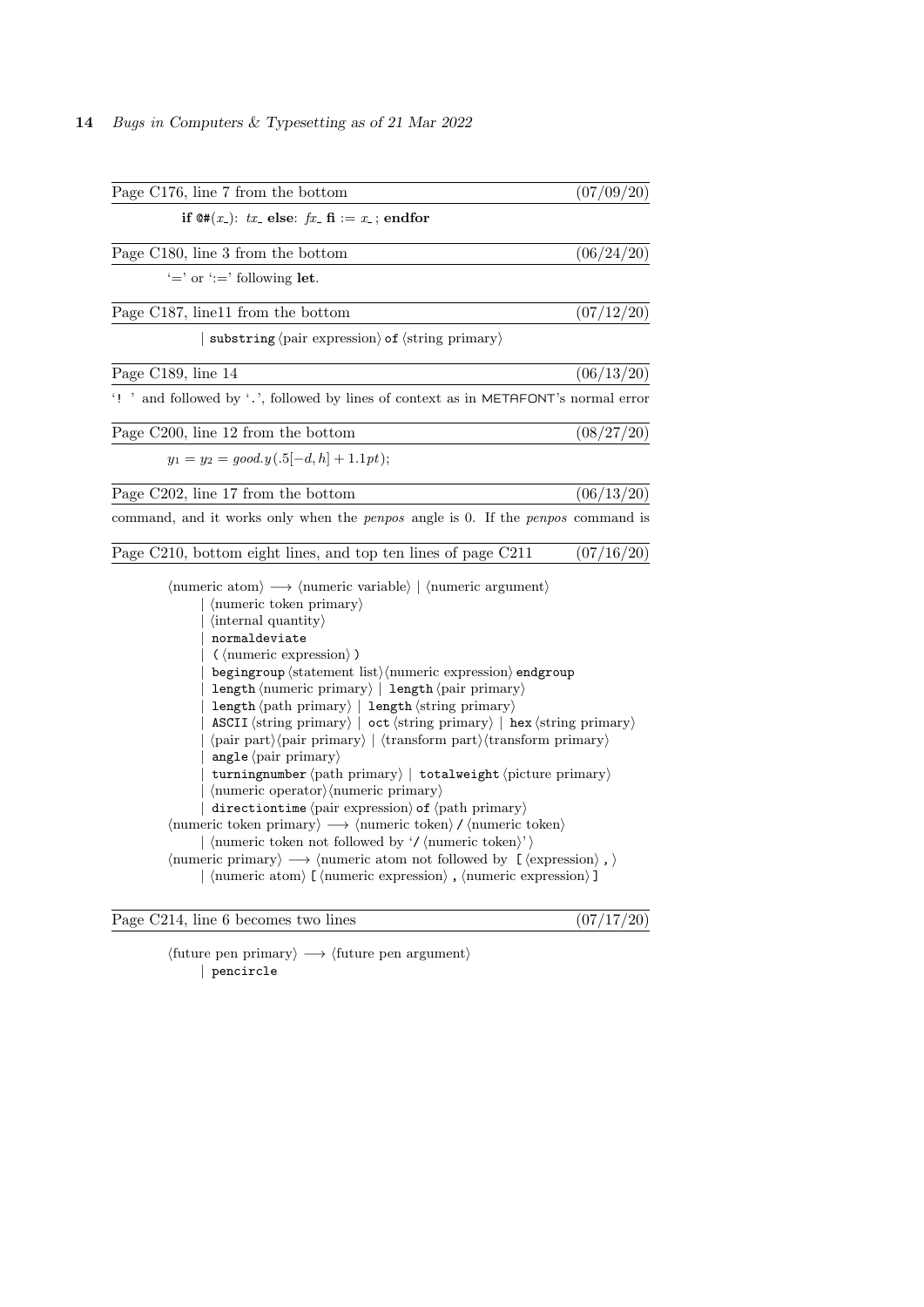Page C214, line 6 from the bottom  $(07/12/20)$ 

| substring  $\langle$  pair expression $\rangle$  of  $\langle$  string primary $\rangle$ 

Page C217, lines  $20-25$  (10/07/20)

 $\langle program \rangle \longrightarrow \langle statement list \rangle$  (non-title statement) end  $\vert$   $\langle$  statement list $\rangle$  $\langle$  non-title statement $\rangle$  dump  $\langle$ statement list $\rangle \longrightarrow \langle \text{empty} \rangle | \langle \text{statement} \rangle$ ;  $\langle \text{statement list} \rangle$  $\langle statement \rangle \longrightarrow \langle empty \rangle | \langle title \rangle$  $\vert$   $\langle$  equation $\rangle$   $\vert$   $\langle$  declaration $\rangle$  $\langle \text{definition} \rangle$   $\langle \text{compound} \rangle$   $\langle \text{command} \rangle$ 

to see which of its subscripts and suffixes have occurred. For example, if you're

Page C219, line 25  $(05/25/20)$ 

Page C224, lines  $7-9$  from the bottom  $(12/21/18)$ y4r=-0.9848thinn+259.00049 x4r=-0.08682thinn+144 y4=-0.4924thinn+259.00049

Page C226, lines 9 and 10  $(11/01/20)$ 

This means that the preloaded base you have specified cannot be used, because it is corrupted or was prepared for a different version of METAFONT.

| Page C228, line 27                                                      | (06/19/20) |
|-------------------------------------------------------------------------|------------|
| 1.94 endfor                                                             |            |
| Page C228, line 4 from the bottom                                       | (07/12/20) |
| might want to review now.) You probably also have a proof mode diagram: |            |
| Page C234, line 4 of answer 4.6                                         | (07/20/20) |

for  $k = 1$  upto 6:  $z[k]' = .2[z[k], z_0]$ ; endfor

| Page C241, line 2 |
|-------------------|
|-------------------|

\mode=cheapo; input cheaplogo10

Page C242, line 11 of answer 13.7  $(07/20/20)$ 

 $(11/11/17)$ 

for  $k = 1$  upto 4:  $z[k+4] = z[k] + (\frac{2}{3}s, \frac{1}{3}s)$ ; endfor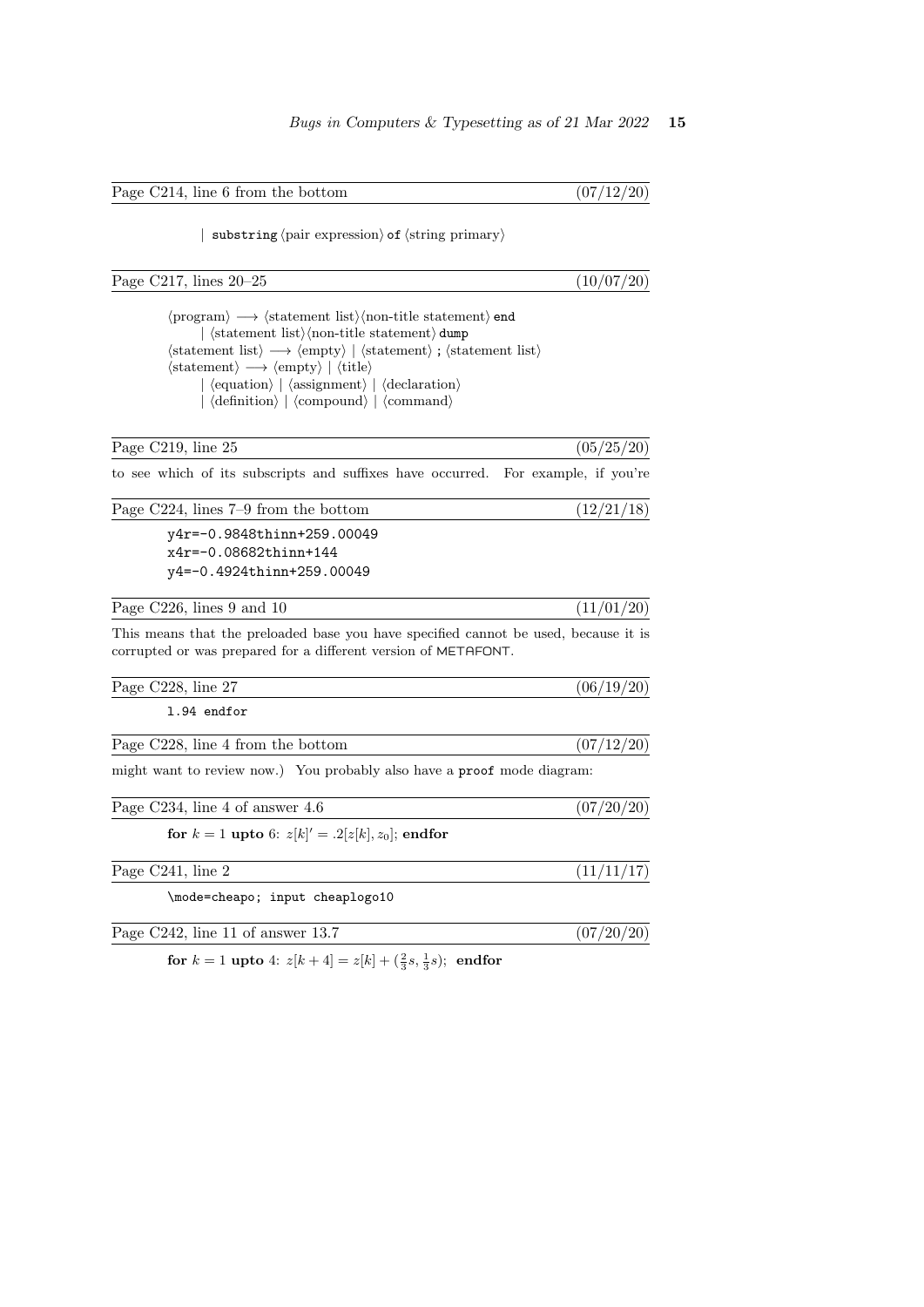| Page C243, lines 7 and 8                                                                                                                                                                                                                                                                                                                                                                                        | (11/08/15) |
|-----------------------------------------------------------------------------------------------------------------------------------------------------------------------------------------------------------------------------------------------------------------------------------------------------------------------------------------------------------------------------------------------------------------|------------|
| draw subpath $(k, k + 1)$ of <i>star</i> ; cullit;<br>undraw subpath $(k + 2, k + 3)$ of star with pen eraser; cullit;                                                                                                                                                                                                                                                                                          |            |
| Page C243, line 3 of answer 13.11                                                                                                                                                                                                                                                                                                                                                                               | (06/17/20) |
| def overdraw expr $c =$ begingroup save region;                                                                                                                                                                                                                                                                                                                                                                 |            |
| Page C243, lines 12-16 of answer 13.11                                                                                                                                                                                                                                                                                                                                                                          | (05/24/20) |
| beginchar("M", $1.25in^{\#}, .5in^{\#}, 0$ ); pickup pencircle scaled .4pt;<br>$z_1 = (20, -13); z_2 = (30, -6); z_3 = (20, 1); z_4 = (4, -7);$<br>$z_5 = (-12, -13); z_6 = (-24, -4); z_7 = (-15, 6);$<br><b>path</b> $M$ ; $M = (origin \dots z_1 \dots z_2 \dots z_3 \dots z_4 \dots z_5 \dots z_6 \dots z_7 \dots$<br><i>origin</i> . $-z_7$ . $-z_6$ . $-z_5$ . $-z_4$ . $-z_3$ . $-z_2$ . $-z_1$ . cycle) |            |
| Page C246, line 2 of answer 14.13                                                                                                                                                                                                                                                                                                                                                                               | (08/16/20) |
| path $z_0$ -- $z_1$ is equivalent to ' $z_0$ controls $1/3[z_0, z_1]$ and $2/3[z_0, z_1]$ $z_1$ ', and the                                                                                                                                                                                                                                                                                                      |            |
| Page C247, line 1 of answer 15.5                                                                                                                                                                                                                                                                                                                                                                                | (06/13/20) |
| 15.5. beginchar(126, $25u^{\#}$ , $h$ <sub>-</sub> height <sup>#</sup> + border <sup>#</sup> , 0); "Dangerous left bend";                                                                                                                                                                                                                                                                                       |            |
| Page C247, replacement for answer 15.7                                                                                                                                                                                                                                                                                                                                                                          | (07/21/20) |
| 15.7. Replace lines 10 and 11 by                                                                                                                                                                                                                                                                                                                                                                                |            |
| pickup pencircle scaled $3/4pt$ yscaled $1/3$ rotated $-60$ ;<br><b>draw</b> $(z_1 \tldots p)$ transformed t;<br>addto currentpicture also currentpicture<br>rotatedaround $((.5w, .5h)$ yscaled aspect_ratio, -180);                                                                                                                                                                                           |            |
| Page C249, line 1 of answer 18.9                                                                                                                                                                                                                                                                                                                                                                                | (08/02/20) |
| <b>18.9.</b> beginchar ("H", $13u^{\#}$ , "ht" $^{\#}$ , 0); pickup broad_pen;                                                                                                                                                                                                                                                                                                                                  |            |
| Page C249, line 11 of answer 18.9                                                                                                                                                                                                                                                                                                                                                                               | (08/02/20) |
| filldraw bot_serif_edge <sub><math>4</math></sub>                                                                                                                                                                                                                                                                                                                                                               |            |
| Page C250, line 4 of answer 19.1                                                                                                                                                                                                                                                                                                                                                                                | (04/19/20) |
| because it saves a wee bit of time and because "; often belongs before endfor.                                                                                                                                                                                                                                                                                                                                  |            |
| Page C250, replacement for answer 19.3                                                                                                                                                                                                                                                                                                                                                                          | (07/12/20) |

**19.3.** Yes, if and only if  $n - \frac{1}{2}$  is an even integer. (Because ambiguous values are rounded upwards.)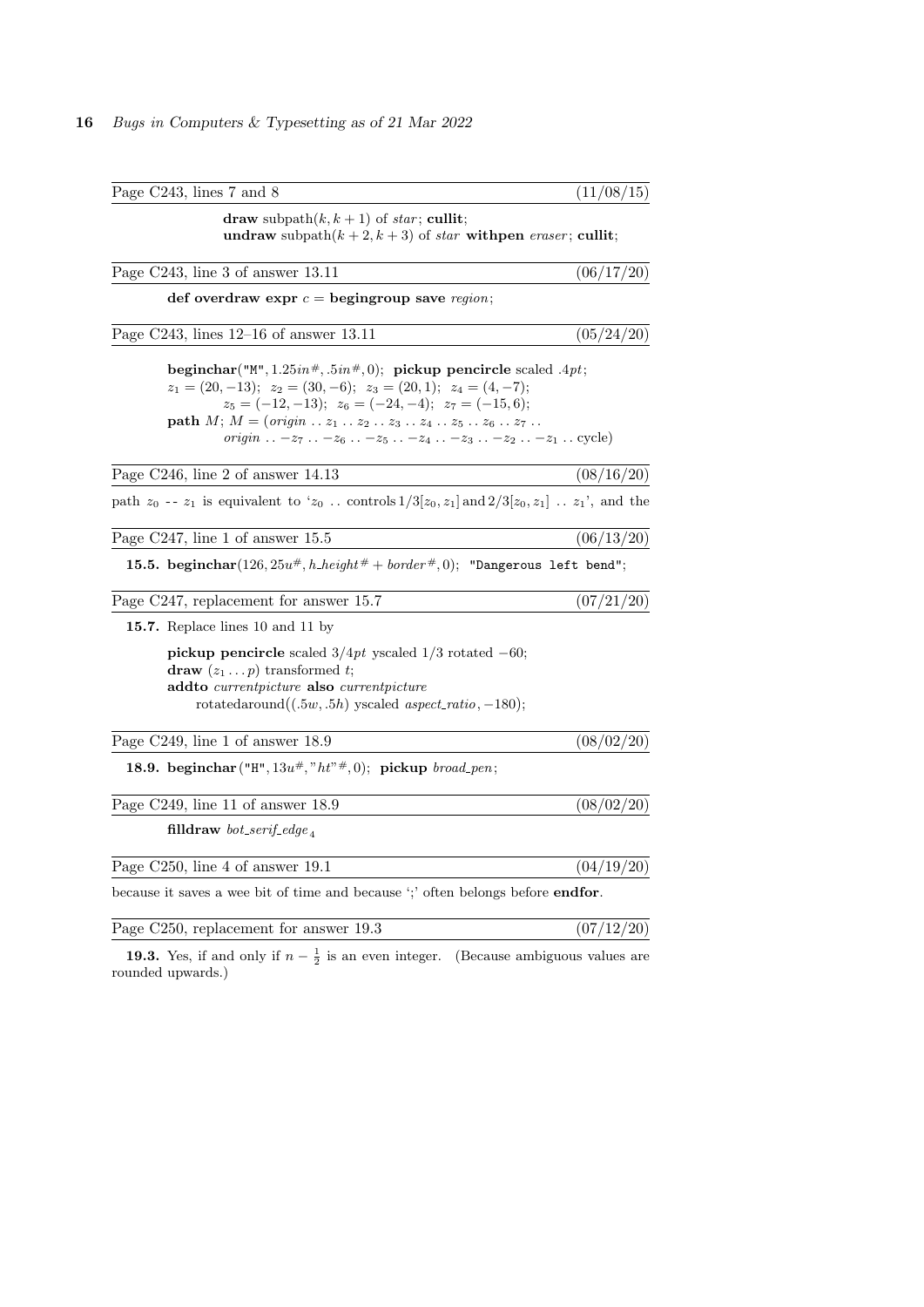|--|

**22.1** (a) If and only if n is an integer between 0 and 255. (b) If and only if s is a string of length 1

| Page $C254$ , lines $10-13$ from the bottom become five lines                                                                                                                                                                                                                                                                                                                                                                                                                                                                                                                                                                   | (06/26/20) |
|---------------------------------------------------------------------------------------------------------------------------------------------------------------------------------------------------------------------------------------------------------------------------------------------------------------------------------------------------------------------------------------------------------------------------------------------------------------------------------------------------------------------------------------------------------------------------------------------------------------------------------|------------|
| ? H<br>I found no right delimiter to match a left one. So I've<br>put one in, behind the scenes; this may fix the problem.                                                                                                                                                                                                                                                                                                                                                                                                                                                                                                      |            |
| ?                                                                                                                                                                                                                                                                                                                                                                                                                                                                                                                                                                                                                               |            |
| Page C260, the "line" after line 3                                                                                                                                                                                                                                                                                                                                                                                                                                                                                                                                                                                              | (06/14/20) |
| font_size<br>font_slant<br>$\begin{tabular}{l c c} font\_normal\_space & & & & \textbf{left}(log/kerns) \\ font\_normal\_stretch & & & & \textbf{charlist}(codes) \\ font\_normal\_shrink & & & \textbf{quad} \\ font\_x\_height & & & & \textbf{format} \\ font\_quad & & & & \textbf{format} \\end{tabular} \end{tabular} \hspace{1em} \begin{tabular}{l c c c} & & & \textbf{right}(log/kerns) \\ & & & \textbf{charlist}(codes) \\ & & & & \textbf{extensible}(codes) \\ & & & & \textbf{format} \\ & & & & \textbf{format} \\ & & & & \textbf{head} \\ & & & & \textbf{head} \\ \end{tab$<br>font_quad<br>font_extra_space |            |
| Page C261, lines 16 and 17 from the bottom                                                                                                                                                                                                                                                                                                                                                                                                                                                                                                                                                                                      | (06/14/20  |
|                                                                                                                                                                                                                                                                                                                                                                                                                                                                                                                                                                                                                                 |            |

proofrulethickness  $\langle$ numeric# $\rangle$ ; proofoffset  $\langle$ pair $\rangle$ .

Page C266, lines 19 and 20  $(07/04/20)$ 

 $(01/10/21)$ 

 $(07/12/20)$ 

You can say either 'incr  $x'$  or 'incr  $(x)$ ', within an expression; but neither of them are valid statements by themselves.

| Page C269, line 11 |  |
|--------------------|--|
|                    |  |

 $\verb|\smode="specmode"; mag=\langle magnification\rangle; input \hspace{2mm} (font file name)$ 

Page C277, lines  $15-19$  (03/06/17) def openit = openwindow currentwindow from origen  $%$  and please correct to (screen\_rows,screen\_cols) at (-50,300) enddef;  $%$  "(-50,300)" too to  $(\text{screen\_rows}, \text{screen\_cols})$  at  $(-50,300)$  enddef;

def showit = openit; let showit=showit\_; showit enddef; % first time only

def showit\_ = display currentpicture inwindow currentwindow enddef;

Plain METAFONT has several other terse commands similar to 'openit' and 'showit':

Page C279, line 1  $(11/11/17)$ 

blacker: = .1;  $\frac{1}{1}$  % make pens a teeny bit blacker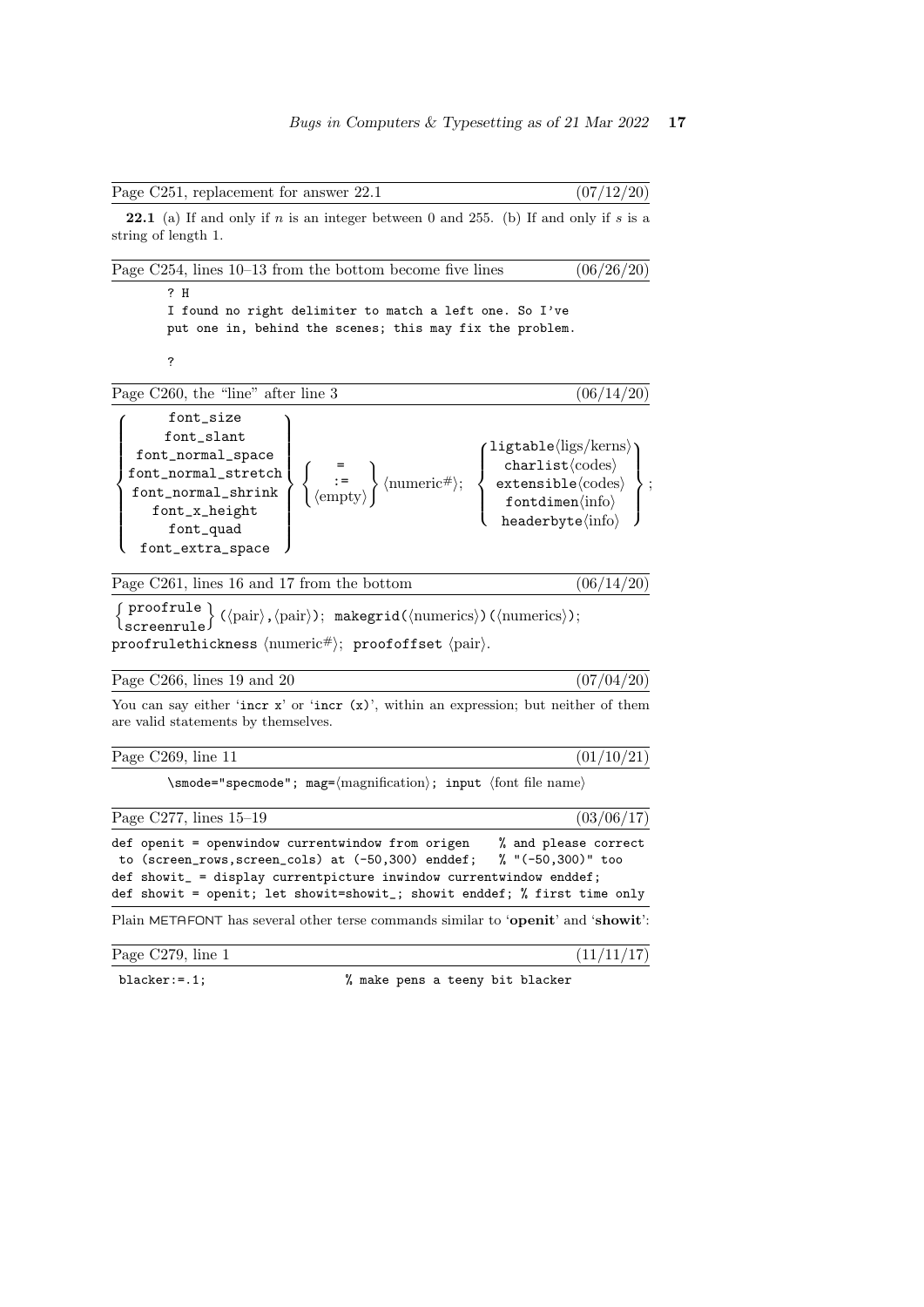| Page C289, line 20                           |                                                                                                                                                                                                                        | (10/07/20) |
|----------------------------------------------|------------------------------------------------------------------------------------------------------------------------------------------------------------------------------------------------------------------------|------------|
|                                              | if $\{(\text{pair } x) \text{ cand } x > (0,0)\}\}\$ : A else: B fi.                                                                                                                                                   |            |
| Page C291, line 18                           |                                                                                                                                                                                                                        | (07/24/20) |
|                                              | save u_; setu_ u; let switch_ = if; if false: enddef.                                                                                                                                                                  |            |
| Page C292, line 10 from the bottom           |                                                                                                                                                                                                                        | (10/23/20) |
|                                              | be known by saying 'if known $(p-q)$ : $p = q$ else: false fi'; transforms could be handled                                                                                                                            |            |
| Page C293, lines 13 and 14 from the bottom   |                                                                                                                                                                                                                        | (10/27/20) |
|                                              | $f(-1)$ is false! When $c \to 0$ , the quantity $a^3 + b^3$ approaches $-\infty$ when c is positive,<br>$+\infty$ when c is negative. An attempt to 'solve $f(1,-1)$ ' will divide by zero and come                    |            |
| Page C295, line 2                            |                                                                                                                                                                                                                        | (07/04/20) |
|                                              | 'interpolate $(1,1)$ $(3,2)$ $(15,4)$ of 7' the approximate value 3.37.                                                                                                                                                |            |
|                                              | Page C299, bottom four lines of code become five                                                                                                                                                                       | (08/06/20) |
| r endgroup enddef;                           | primarydef t Bernshtein nn = begingroup save r; $r =$<br>begingroup for n=nn downto 2:<br>for k=1 upto n-1: u_[[[k]]]:=t[[[u_[[[k]]],u_[[[k+1]]] ]]];<br>endfor endfor $u_{-}[[1]]$ ] endgroup; numeric $u_{-}[[1]]$ ; |            |
|                                              | Page C299, line 5 after the code becomes two lines                                                                                                                                                                     | (08/06/20) |
| must not remain independent at the end.      | brackets are nested inside of brackets. However, the auxiliary variables $\mathfrak{u}_{\text{r}}[[k]]$                                                                                                                |            |
| Page C305, lines $14-18$                     |                                                                                                                                                                                                                        | (07/08/20) |
| $width\_adj#:=Opt#;$<br>serif_fit#:=0pt#;    | % width adjustment for certain characters<br>% extra sidebar near lowercase serifs                                                                                                                                     |            |
| low_asterisk:=false;<br>math_fitting:=false; | % should the asterisk be centered at the axis?<br>% should math-mode spacing be used?                                                                                                                                  |            |
| Page C317, line 21 becomes two lines         |                                                                                                                                                                                                                        | (11/11/17) |

 $\langle \text{label} \rangle \longrightarrow \langle \text{code label} \rangle | \langle \text{code} : : | :$  $\langle \text{code label} \rangle \longrightarrow \langle \text{code} \rangle :$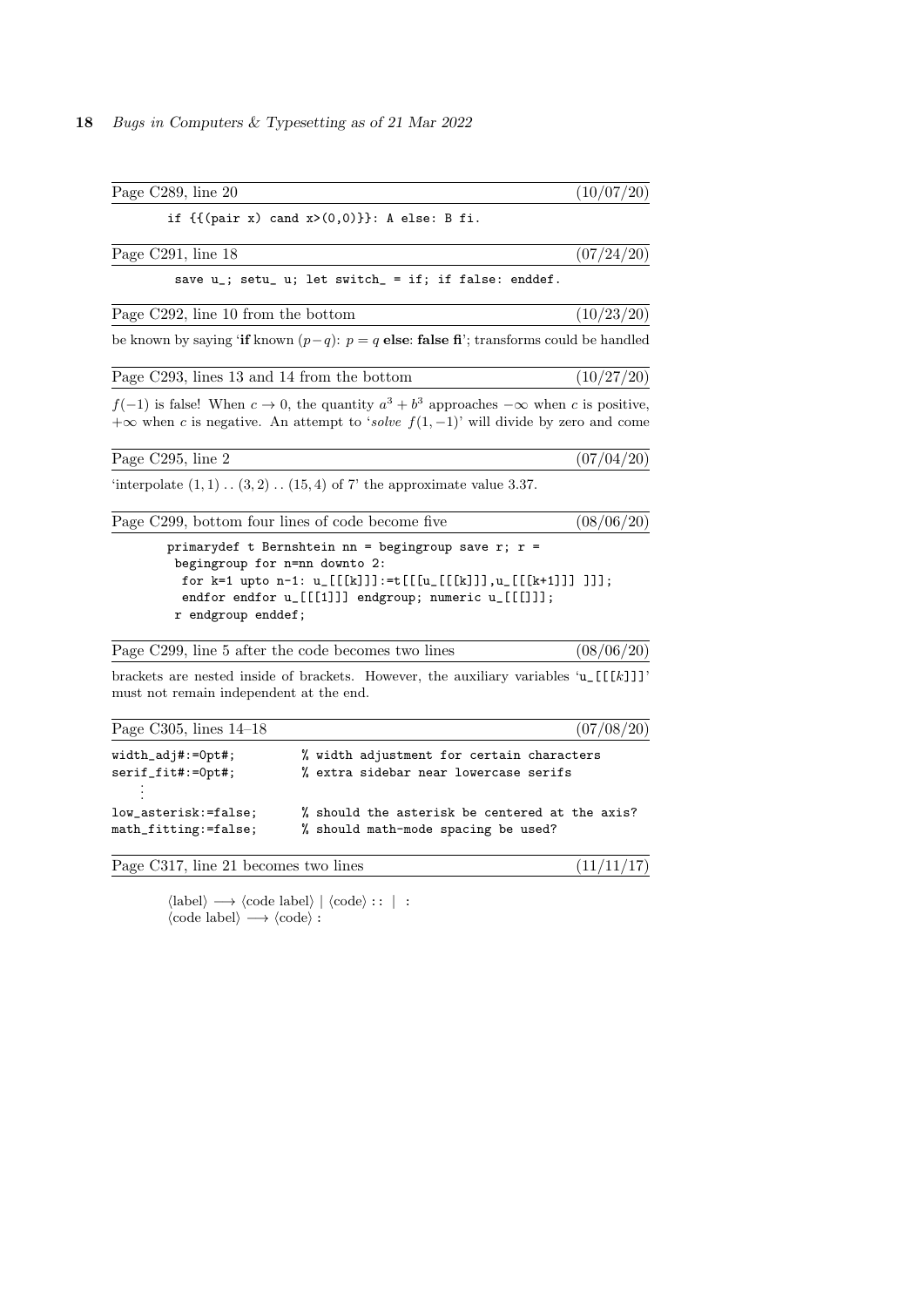Page C318, lines 10–16 from the bottom  $(11/11/17)$ 

 $|\braket{\text{code label}}\braket{\text{labelled code}}$  $\langle$  extensible command $\rangle \longrightarrow$  extensible  $\langle$  code label $\rangle$  $\langle$  four codes $\rangle$  $\langle \text{four codes} \rangle \longrightarrow \langle \text{code} \rangle$ ,  $\langle \text{code} \rangle$ ,  $\langle \text{code} \rangle$ ,  $\langle \text{code} \rangle$ 

Notice that a (code label) can appear in a ligtable, charlist, or extensible command. These appearances are mutually exclusive: No code may be used more than once as a label. Thus, for example, a character with a ligature/kerning program cannot also be extensible, nor can it be in a charlist (except as the final item).

| Page C333, line 29                                                                                                                                                                                                                                                                                                                                                                                                                                                                                                                                                                                                                                                                                                                                                                                                                                                                                                                                                                                                                                                                                                                                             | (10/25/19) |
|----------------------------------------------------------------------------------------------------------------------------------------------------------------------------------------------------------------------------------------------------------------------------------------------------------------------------------------------------------------------------------------------------------------------------------------------------------------------------------------------------------------------------------------------------------------------------------------------------------------------------------------------------------------------------------------------------------------------------------------------------------------------------------------------------------------------------------------------------------------------------------------------------------------------------------------------------------------------------------------------------------------------------------------------------------------------------------------------------------------------------------------------------------------|------------|
| "if charcode>0: currentpicture: = currentpicture scaled mg;fi;"                                                                                                                                                                                                                                                                                                                                                                                                                                                                                                                                                                                                                                                                                                                                                                                                                                                                                                                                                                                                                                                                                                |            |
| Page C333, bottom two lines become one                                                                                                                                                                                                                                                                                                                                                                                                                                                                                                                                                                                                                                                                                                                                                                                                                                                                                                                                                                                                                                                                                                                         | (11/11/17) |
| if unknown scale: $scale := max(1, round(pixels_per_inch/300));$ fi                                                                                                                                                                                                                                                                                                                                                                                                                                                                                                                                                                                                                                                                                                                                                                                                                                                                                                                                                                                                                                                                                            |            |
| Page C339, line 3                                                                                                                                                                                                                                                                                                                                                                                                                                                                                                                                                                                                                                                                                                                                                                                                                                                                                                                                                                                                                                                                                                                                              | (05/21/20) |
| ing 'B', 'æ', 'œ', and 'ø') and the uppercase letters (including 'Æ', 'Œ', and 'Ø') are                                                                                                                                                                                                                                                                                                                                                                                                                                                                                                                                                                                                                                                                                                                                                                                                                                                                                                                                                                                                                                                                        |            |
| Page C341, line 14 from the bottom                                                                                                                                                                                                                                                                                                                                                                                                                                                                                                                                                                                                                                                                                                                                                                                                                                                                                                                                                                                                                                                                                                                             | (11/11/17) |
| prints the <b>\table</b> and the <b>\text</b> ; <b>\bigtest</b> gives you the works, plus a mysterious word                                                                                                                                                                                                                                                                                                                                                                                                                                                                                                                                                                                                                                                                                                                                                                                                                                                                                                                                                                                                                                                    |            |
| Page C345 and following, selected amendments to the index                                                                                                                                                                                                                                                                                                                                                                                                                                                                                                                                                                                                                                                                                                                                                                                                                                                                                                                                                                                                                                                                                                      | (01/20/21) |
| *, (comma), 57, 72, 73, 129, 155, 165-167, 171, 211-213, 218, 317, 318.<br>$'A$ ', 10-11, 163, 164, 248, 302-303.<br>$\langle \text{addto command} \rangle$ , 118, 220.<br>bell-shaped distribution, 183, 251.<br>black, 270, 332-333.<br>$\langle \text{code} \rangle$ and $\langle \text{code label} \rangle$ , 317.<br>concatenation, of paths, 70-71, 123, 127-129, 130, 137, 245, 266.<br>of strings, 69, 73, 84-85, 187, 278, 286, 312.<br>*directiontime, $135, 136, 211, 245, 265, 298$ .<br>distance, 76, 84, see also length.<br>dotprod, $68-69$ , 178, 238, 265.<br>efficiency, 39, 99, 116, 141, 144, 147, 228, 230, 234, 244, 264, 265, 277, 291, 297, 298.<br>empty option in for list, $171, 172, 299$ .<br>forbidden tokens, 173, 218-219, 286.<br>$*from, 191, 220, 252, 277, 312.$<br>Giotto di Bondone, 139.<br>independent variables, 81–83, 88, 224, 226, 299.<br>\init, 337, 342.<br>internal quantities, 54–55, 88, 218, 262, 265–266.<br>*inwindow, 191, 220, $277$ .<br>$\langle \text{keep or drop} \rangle$ , 118, 220.<br>labels, 107, 274, 327-328.<br>*length, 66, 69, 72, 210, 238.<br>*ligtable, $97, 305 - 306, 316 - 317$ . |            |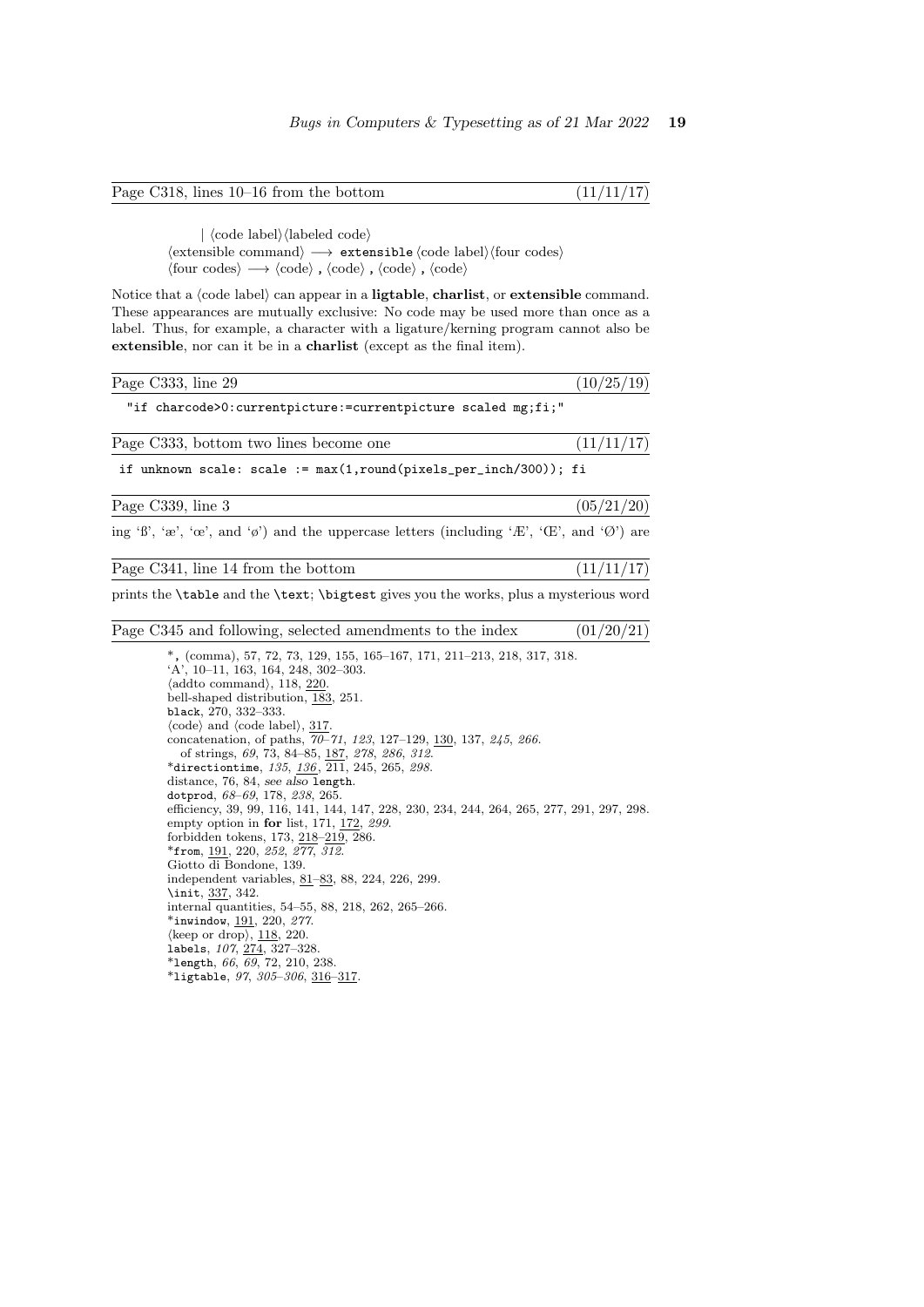loops, 169, 171–173, 179, 226–227, 259, 290–291, 299. 'N', 184–185, 302–303.  $\langle$ numeric token primary $\rangle$ , 72, 211. o, 23, 34, 93, 197, 200, 204, 240, 302. 'O', 32–37, 161, 199, 302–303. overshoot, 23, 34, 93, 197, 200, 204, 302. penpos, 26–29, 37, 80, 103, 162, 273, 310. pens, 21–29, 147–152, 297–298. \*rotated,  $21-22$ ,  $25$ ,  $27$ ,  $44$ ,  $68$ ,  $73$ ,  $107$ ,  $114$ ,  $117$ ,  $141$ ,  $213$ ,  $238$ . rule, 274, 328. \*scaled, 21–23, 68, 73, 141, 213, 244, 291. \*showstopping, 211, 219, 227, 230, 262. string expressions, 69, 187–189, 258, 286.  $\langle \text{suffix list} \rangle, \frac{171}{236}.$ sum, of vectors, 9, 68. test.mf, 311–313. TEX, 1, 34, 40, 91, 96, 98, 101–103, 315, 336–343, 361. text arguments, 219, 288–291, 299. .tfm, 39, 315–321, 333, 335. \*to, 191, 220, 252, 277, 312. undelimited suffix parameters, 167, 176, 266, 270. undraw, 113, 118, 120, 242, <u>271</u>. unitsquare, 116, 123-124, 128, 132, 136, <u>263</u>. \*unknown, 170, 210. unknown quantities, nonnumeric, 84–85, 143. values, disappearance of, 56, 83, 88, 156–157, 177–178, 218, 239, 299.  $\langle$ vardef heading $\rangle$ , 165, 178. \*xscaled,  $21-22$ , 68, 73, 141, 213, 244, 291.

# Page Dv, line  $16$  (01/16/21)

I believe that the final bug in METAFONT was discovered on January

Page Dv, bottom two lines  $(01/16/21)$ corporates all of those changes. I now believe that the final bug was discovered on 03 July

2020 and removed in version 2.71828182. The finder's fee has converged to \$327.68.

Page D2, last line of  $\S2$  (01/15/21)

define  $banner \equiv 'This_\sqcup is_\sqcup \texttt{METAFONT}$ ,  $_\sqcup \texttt{Version}_\sqcup 2.71828182'$  {printed when  $\texttt{METAFONT}$  starts }

Page D14, line 1 of  $\S 30$  (05/05/14)

30. The *input ln* function brings the next line of input from the specified file into available

| Page $D21$ , line 8 of $\S 47$ |  |  |  |
|--------------------------------|--|--|--|
|--------------------------------|--|--|--|

g:  $str_number$ ; { the string just created }

Page D27, lines 3 and 4 of §61 (04/02/17)

is not serious since we assume that this part of the program is system dependent.

 $(10/11/20)$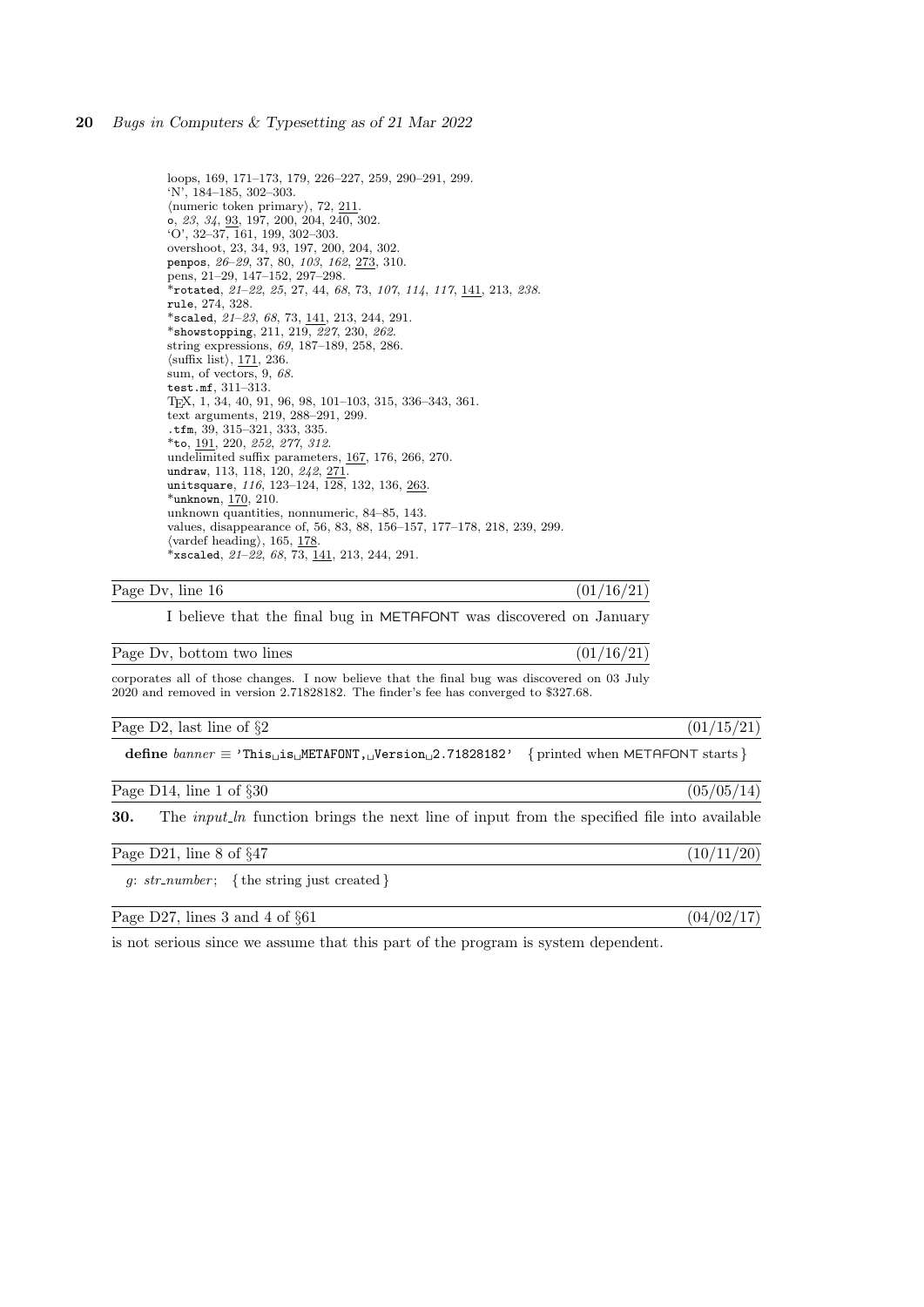| Page D28, line 7                                                                                                                                                                                                                                                                                                                                                                                                                                                                                                        | (04/02/17) |
|-------------------------------------------------------------------------------------------------------------------------------------------------------------------------------------------------------------------------------------------------------------------------------------------------------------------------------------------------------------------------------------------------------------------------------------------------------------------------------------------------------------------------|------------|
| <b>var</b> k: 023; {index to current digit; we assume that $ n  < 10^{23}$ }                                                                                                                                                                                                                                                                                                                                                                                                                                            |            |
|                                                                                                                                                                                                                                                                                                                                                                                                                                                                                                                         |            |
| Page D32, line 2 of §78 becomes two lines                                                                                                                                                                                                                                                                                                                                                                                                                                                                               | (06/27/20) |
| loop begin continue: if interaction $\neq$ error_stop_mode then return;<br>$clear\_for\_error\_prompt; \ prompt\_input("? \Box");$                                                                                                                                                                                                                                                                                                                                                                                      |            |
| Page D32, line 11 of $\S 79$                                                                                                                                                                                                                                                                                                                                                                                                                                                                                            | (07/03/20) |
| "E": if $file\_ptr > 0$ then if $input\_stack[file\_ptr]$ . name_field $\geq 256$ then                                                                                                                                                                                                                                                                                                                                                                                                                                  |            |
| Page D33, line 5 of $\S 80$                                                                                                                                                                                                                                                                                                                                                                                                                                                                                             | (07/03/20) |
| if $file\_ptr > 0$ then<br>if $input\_stack[file\_ptr]$ . name_field $\geq 256$ then $print("E_{\cup}to_{\cup}edit_{\cup}your_{\cup}file."$                                                                                                                                                                                                                                                                                                                                                                             |            |
| Page D37, line 9 of $\S 93$                                                                                                                                                                                                                                                                                                                                                                                                                                                                                             | (08/07/20) |
| $(\text{``Try}\_\text{to}\_\text{in} \text{sort}\_\text{an}\_\text{in} \text{struction}\_\text{f} \text{or}\_\text{m} \text{e}_\sqcup (\text{e.g.},\_\sqcup \text{`I}\_\text{b} \text{show}\_\text{X};\text{'})\,,\text{''})$                                                                                                                                                                                                                                                                                           |            |
| Page D82, line 2 from the bottom                                                                                                                                                                                                                                                                                                                                                                                                                                                                                        | (09/19/19) |
| <b>define</b> boundary_char = 41 { the boundary character for ligatures }                                                                                                                                                                                                                                                                                                                                                                                                                                               |            |
| Page D85, lines 3 and 4 of $\S 194$ (and $\S 194$ actually moves to page D86)                                                                                                                                                                                                                                                                                                                                                                                                                                           | (12/11/20) |
| information, something special is needed. The program here simply assumes that suitable values<br>appear in the global variables $sys_time, sys-day, sys-month, and sys-year$ (which are initialized<br>to noon on 4 July 1776, in case the implement is careless).                                                                                                                                                                                                                                                     |            |
| Page D85, the final six lines of $\S194$ (and $\S194$ actually moves to page D86)                                                                                                                                                                                                                                                                                                                                                                                                                                       | (12/11/20) |
| $procedure \, fix\_date\_and\_time;$<br><b>begin</b> sys_time $\leftarrow$ 12 $*$ 60; sys_day $\leftarrow$ 4; sys_month $\leftarrow$ 7; sys_year $\leftarrow$ 1776; { self-evident truths}<br>$internal[time] \leftarrow sys_time * unity; \{ minutes since midnight \}$<br>$internal [day] \leftarrow sys \_day * unity; \{ day \ of \ the \ month \}$<br>$internal [month] \leftarrow sys-month * unity; \{ month of the year \}$<br>$internal [year] \leftarrow sys\_year * unity; \{ \text{Anno Domini} \}$<br>end: |            |
| Page D86, replacement for $\S 196$                                                                                                                                                                                                                                                                                                                                                                                                                                                                                      | (12/11/20) |
| Of course we had better declare a few more global variables, if the previous routines are<br>196.<br>going to work.<br>$\langle$ Global variables $13 \rangle + \equiv$                                                                                                                                                                                                                                                                                                                                                 |            |

# Bugs in Computers & Typesetting as of 21 Mar 2022 21

sys\_time, sys\_day, sys\_month, sys\_year: integer; {date and time supplied by external system}

Page D97, line 2 of  $\S 221$  (05/26/17)

 $old\_setting \colon\thinspace 0\thinspace\ldots\thinspace max\_selector;$ 

the definition of attribute nodes) that it is convenient to let  $info(p) = 0$  stand for '[]'.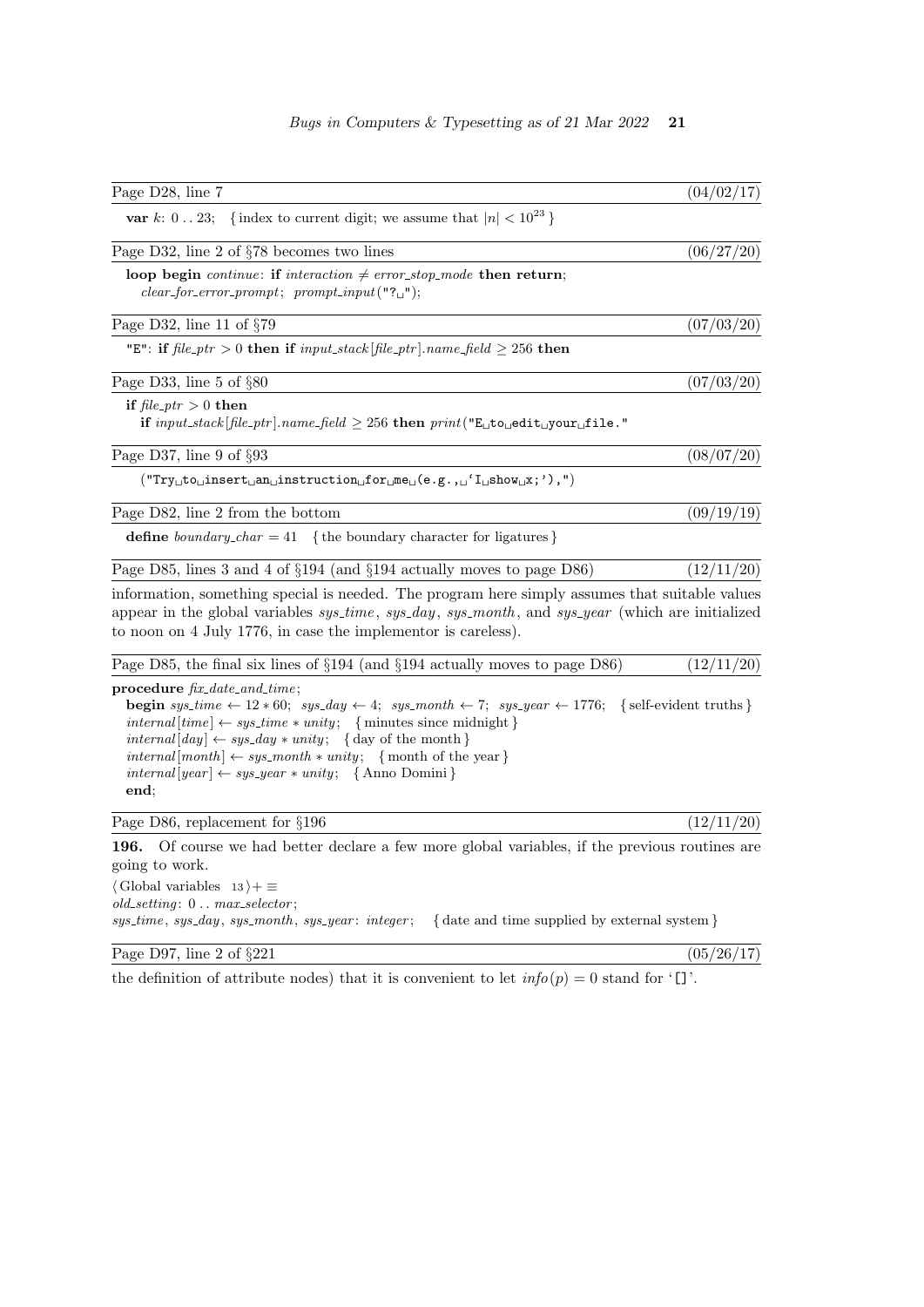| Page D148, line 7                                                                                                                                                                                                                                                                                                                                                                                                         | (06/12/18) |  |
|---------------------------------------------------------------------------------------------------------------------------------------------------------------------------------------------------------------------------------------------------------------------------------------------------------------------------------------------------------------------------------------------------------------------------|------------|--|
| but the $\log n$ factor is buried in our implicit restriction on the maximum raster size.) The                                                                                                                                                                                                                                                                                                                            |            |  |
| Page D237, line 5 of $\S513$                                                                                                                                                                                                                                                                                                                                                                                              | (05/26/17) |  |
| for $n \leftarrow 0$ to $n1 - n0 - 1$ do $env\_move[n] \leftarrow mm0$ ;                                                                                                                                                                                                                                                                                                                                                  |            |  |
| Page D250, line 2 of $\S 534$                                                                                                                                                                                                                                                                                                                                                                                             | (05/26/17) |  |
| direction $(\text{right\_u}(p), \text{left\_v}(q))$ ; and there's a line of length $\geq$ delta from vertex q to vertex r,                                                                                                                                                                                                                                                                                                |            |  |
| Page D296, line 11                                                                                                                                                                                                                                                                                                                                                                                                        | (06/23/20) |  |
| name points to the <i>eqtb</i> address of the macro being expanded, if the current token list                                                                                                                                                                                                                                                                                                                             |            |  |
| Page D324, line 13 of $\S713$                                                                                                                                                                                                                                                                                                                                                                                             | (12/20/20) |  |
| $\mathit{help2}("After \texttt{``exitif} \texttt{``boolean} \texttt{``expr'} \texttt{``if} \texttt{``expect} \texttt{``to} \texttt{``see} \texttt{``a} \texttt{``semicolon."})$                                                                                                                                                                                                                                           |            |  |
| Page D326, line 5 from the bottom                                                                                                                                                                                                                                                                                                                                                                                         | (06/23/20) |  |
| {invokes a user-defined sequence of commands}                                                                                                                                                                                                                                                                                                                                                                             |            |  |
| Page D334, lines 1 and 2 of $\S742$                                                                                                                                                                                                                                                                                                                                                                                       | (10/25/20) |  |
| 742. Here is a procedure that ignores text until coming to an elseif, else, or fi at the current<br>level of $iff$ nesting. After it has acted, cur-mod will indicate the token that was found.                                                                                                                                                                                                                           |            |  |
| Page D339, line 4 of $\S 757$                                                                                                                                                                                                                                                                                                                                                                                             | (06/16/20) |  |
| (A user who tries some shenanigan like 'for  let endfor' will be foiled by the $get\_symbol$                                                                                                                                                                                                                                                                                                                              |            |  |
| Page D351, lines $2-7$ of $\S790$ become five lines                                                                                                                                                                                                                                                                                                                                                                       | (12/11/20) |  |
| <b>begin</b> wlog(banner); slow_print(format_ident); print("\\ing "); print_int(sys_day); print_char("\ing");<br>$months \leftarrow 'JANFEBMARAPRMAYJUNJULAUGSEPOCTNOVDEC';$<br>for $k \leftarrow 3*sys{\_}month - 2$ to $3*sys{\_}month$ do $wlog(months[k])$ ;<br>print_char(" $\cup$ "); print_int(sys_year); print_char(" $\cup$ "); print_two(sys_time div 60); print_char(":");<br>$print\_two(sys\_time \mod 60);$ |            |  |
| Page D352, line 2 of §793 becomes two lines                                                                                                                                                                                                                                                                                                                                                                               | (10/29/20) |  |
| command is being processed. Beware: For historic reasons, this code foolishly conserves a tiny<br>bit of string pool space; but that can confuse the interactive 'E' option.                                                                                                                                                                                                                                              |            |  |

Page D352, line 5 from the bottom  $(10/29/20)$ 

if  $name = str\_ptr - 1$  then { conserve string pool space (but see note above) }